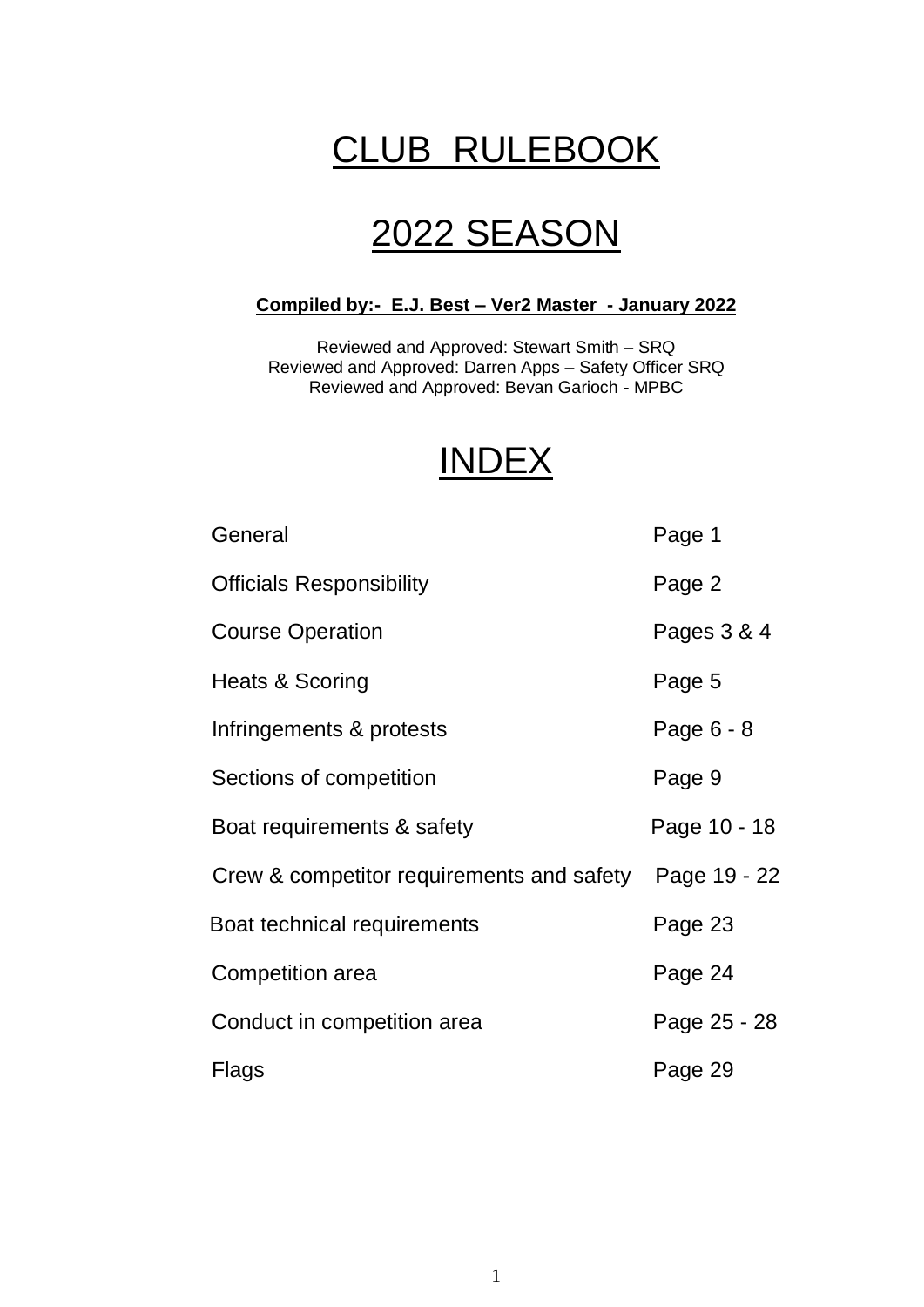## **RULE 1 GENERAL**

#### 1.01 Exception to the Rules

Where compliance with the rules is impossible, the Chief Judge shall, with the approval of a majority of the Race Committee, make the necessary change, inform each contestant

1.02 Any amendment deemed necessary between meetings must be agreed to unanimously by majority of Race Committee

1.03 The entire obligation of putting on a sanctioned event remains with the organising Body. This organising Body shall see that adequate Officials are in attendance for all requirements at an event.

1.0.4 The written rules governing the event, should be made available to the owner or competitor of each boat entered for the event by the Body conducting the event.

#### 1.05 Schedule of Events

No later than one week before the start of the events.

#### 1.06 Schedule Changes

(a) Schedule event changes shall be made only for weather, water conditions, safety or similar reasons, and not for the convenience of any contestants. Race Committee majority must approve the change; all affected contestants must be notified.

(b) On a notice of postponement, the Race Committee shall call a meeting of the contestants as soon as convenient. A new starting time and date, if the day is changed, will be set by the Race Committee and will be acceptable to the majority of competitors.

#### 1.07 General Qualifications

All participants in events shall be MPBC and/or SRQ members with current dues paid. This requirement shall be satisfied if the skier or crew member pays his dues before competing.

1.08 Reference to "Competitors" or "Participants" shall refer to all persons combining to make a "Boat Crew" or "Team" and shall consist of "Driver and Observer" and "Skier and/or Skiers" being towed by the Boat.

## **RULE 2 OFFICIALS - RESPONSIBILITY**

## 2.01 Chief Judge

A Chief Judge shall be appointed by the Race Committee.

## 2.02 Judges

(a) The Chief Judge shall supervise all judging and scoring operations and shall select the judges and assistants for each event.

(b) A Jury shall be appointed by the Chief Judge to adjudicate on Rule infringements.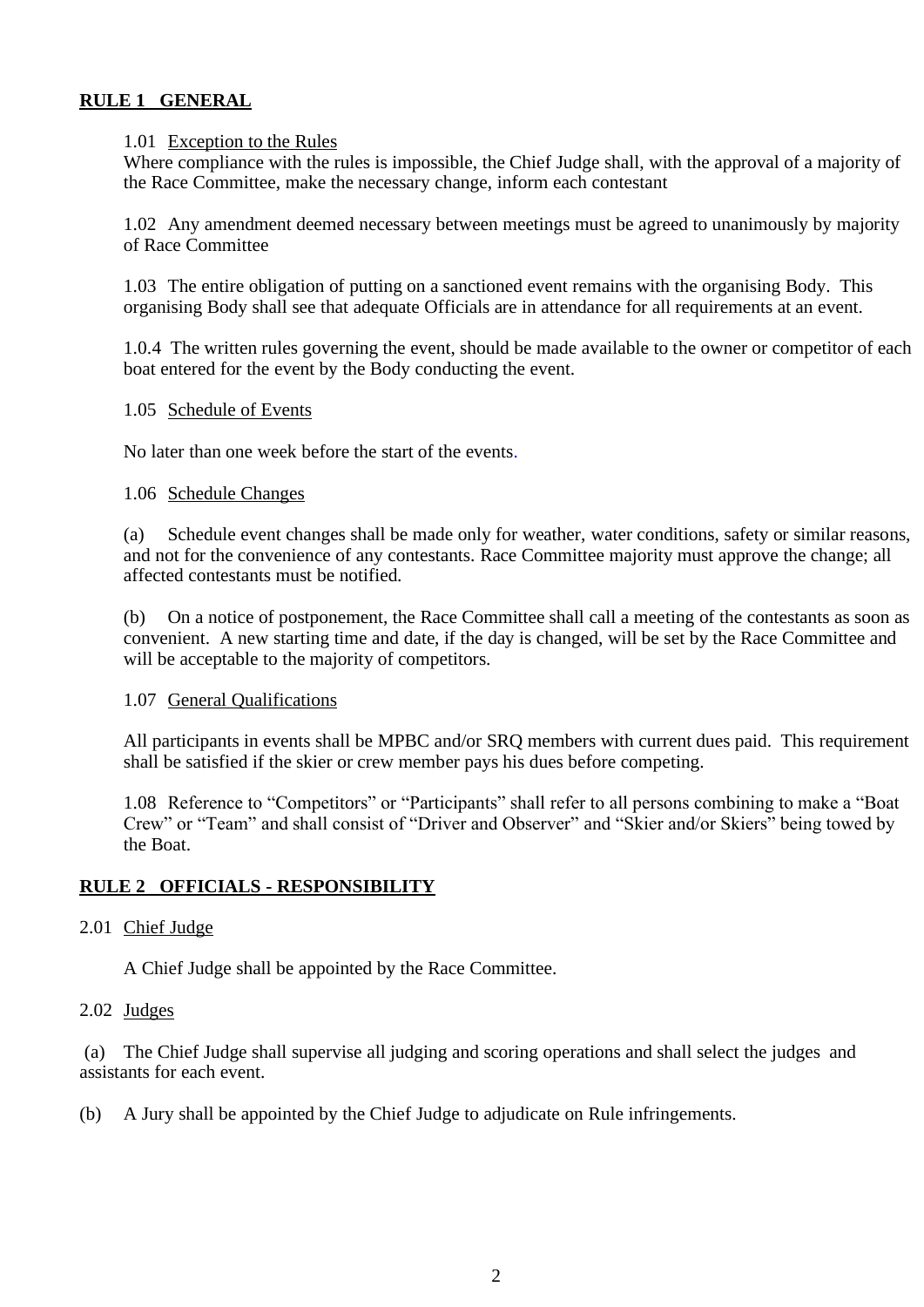## **Disagreements**

The Jury shall consist of a minimum of Event Judges and a Chief Judge. In case of a disagreement between the Judges, the majority shall decide. In the case of a tie, the Chief Judge shall decide. The Chief Judge's decision shall be final for the event. The Appeals Committee may deal with any subsequent appeal against the procedure employed or the severity of the penalty incurred. The Appeals Committee to consist:-

Race Director Chief Scrutineer Safety Officer Judge (non Jury member)

The Chief Judge, or his or her nominated representative, shall be required to place evidence to the Appeals Committee as to the procedure employed and the penalty applied.

## **COURSE OPERATION**

- (a) The Chief Judge will be responsible for adequately appointing Judges and Lap Scorers to cover the event. The Race Director shall assist in recruitment of these personnel if requested.
- (b) The control and observation at turn buoys shall be carried out by Official, who will submit any reports to the Chief Judge.
- (c) Helpers will be briefed by the Chief Judge and report infringements of the rules that they have observed to the Chief Judge as soon as possible. They are not empowered to impose penalties themselves directly.
- (d) Boats which can take aboard at least one Helper (min., age 16 years) chosen by the Chief Judge, will stand at near proximity to all turns.
- (h) Only race Officials and Official Helpers will be allowed on Course boats (min., age of 16years). All personnel are to be financial Club Members.
- (i) It shall be the responsibility of the Helpers and Judges to attend the compulsory Briefing of Drivers and Observers and to assure themselves that all questions, in regards to the Rules and general conduct of the event etc., are thoroughly explained to all contestants.
- (j) Starter shall be a responsible person with experience of water ski racing. They will be appointed and briefed by the Chief Judge in consultation with the Race Director.
- (k) The Chief Judge has the authority to stop any race where conditions are judged unsafe to continue, or upon the recommendation of the Safety Officer.
- (l) The Chief Judge and/or the Race Director have the responsibility to take necessary action against any competitor using unsafe equipment at any time.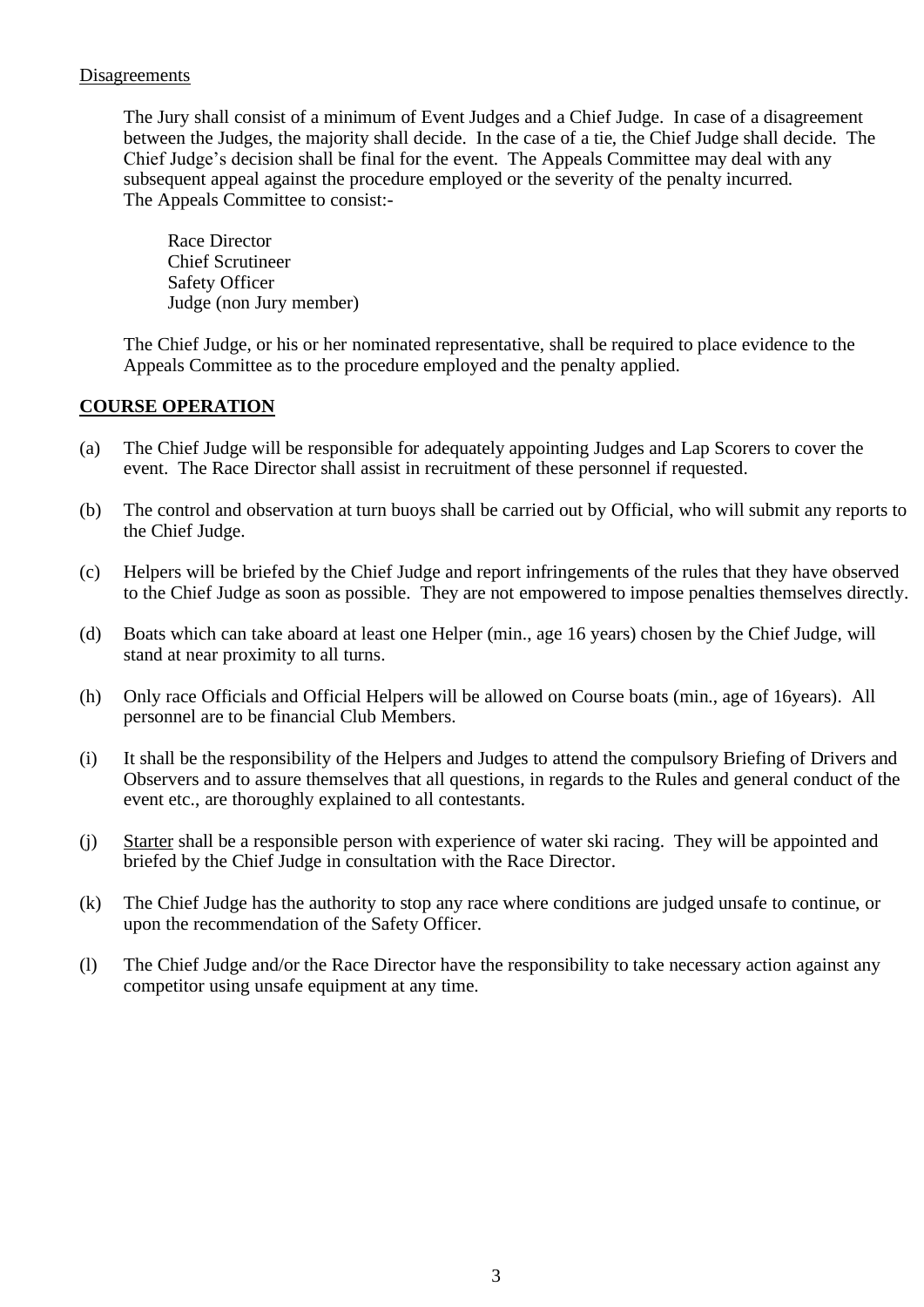## 2.03

- (a) The Race Committee shall at least consist of the following Officials:
	- i) Race Director
	- ii) Chief Judge
	- ii) Chief Scrutineer
	- iii) Safety Officer
- (b) In Events, the Race Committee will set the Course, which shall meet with the Chief Judge's approval, alterations to the course must be made to the Chief Judge's approval, provided notice of such alterations is given to each competitor before the start of the event.
- (c) On a closed course, the Committee in control shall see that the Course is clear of all traffic for a period covering the race (or heat) for five minutes before the start and five minutes after the completion of such event. The Course shall be laid down, ready for inspection, at least one hour prior to the Official starting time for inspection and approval of the Chief Judge or his/her representative.
- (d) The Organisers must provide an adequate rescue service at all times. Paramedic and/or Doctor must be in attendance at all times during competition.
- (e) It is desirable that the Organisers ensure communication be maintained between all course Officials and Course boats.
- 2.05 The Race Director shall be the Chairman of the Race i.e is responsible for overall management of the events.
- 2.06 The Chief Scrutineer is responsible for technical matters and which are the responsibility of the Race Committee and shall assist when necessary with Interpretation of technical rules.
- 2.07 Safety Officer
- (a) The Safety Officer shall be a member of the Race Committee with expert knowledge of local water conditions. They shall be responsible for deployment of safety boats, liaising with Course Boats and first aid services, and advising the Race Director and Chief Judge of dangerous conditions. They may also be required to advise the Race Director on the likely safety of boats under local water conditions before the Controller allows the first boat to start in a race. It is the Safety Officer's responsibility to check that all competing and Official boats are safely accounted for at the conclusion of racing.
- (b) Rescue boat drivers (min., age 16 years) will be briefed by and responsible to the Safety Officer.
- (c) All Judging and Rescue boats should carry appropriate fire-fighting equipment.
- (d) The Safety Officer shall remain in contact with the Chief Judge during the race. It is strongly recommended that intercommunicating radios be used.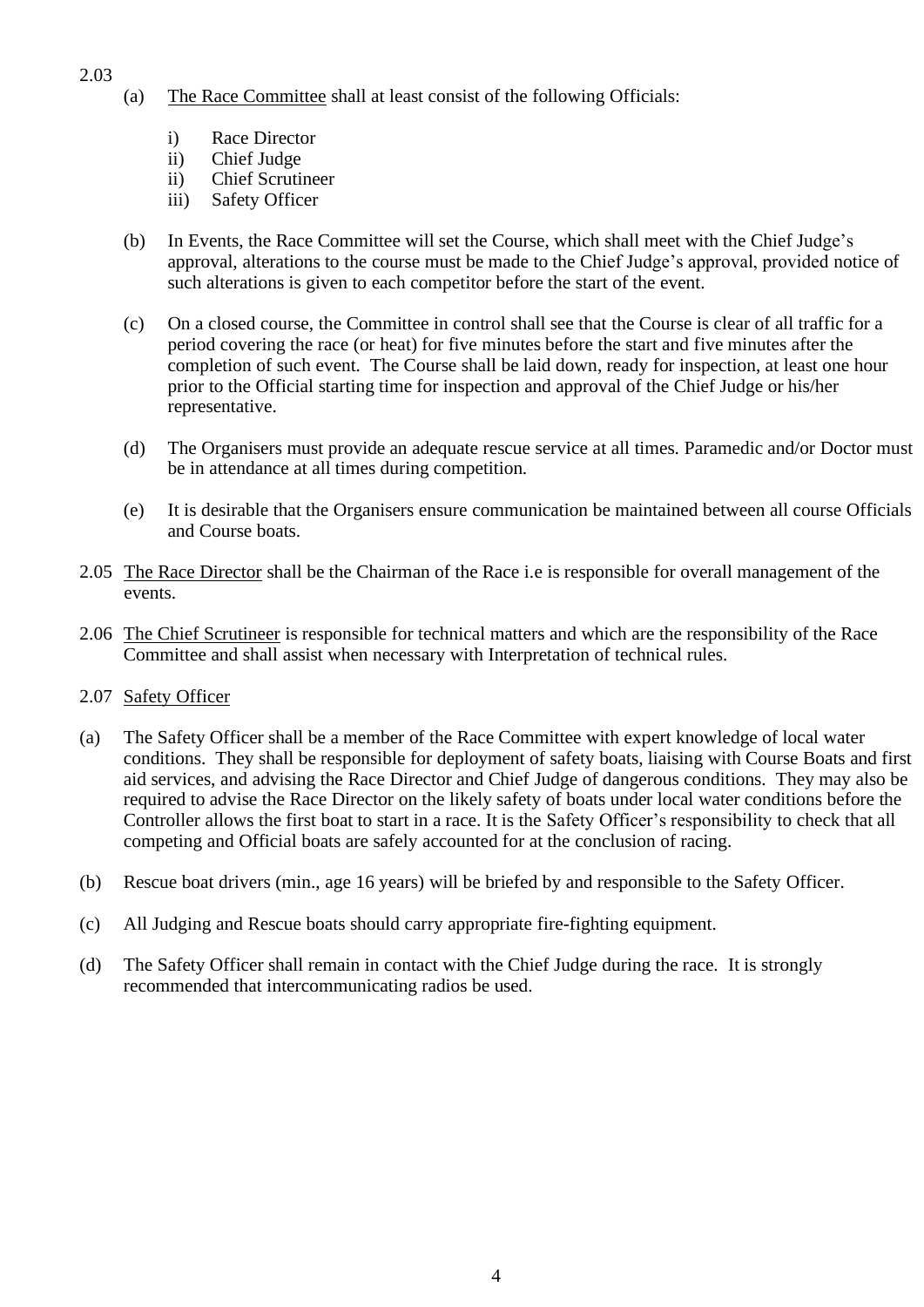## 2.08 Chief Scrutineer

- (a) The Chief Scrutineer shall be appointed by reason of their special technical knowledge of ski boats and their use in water similar to that on which the race will take place. They are responsible for seeing that no boat starts in the race until a visual technical scrutineering has been carried out.
- (b) The Chief Scrutineer will be responsible to the Race Director and Chief Scrutinner, and the scrutineering standards which should be aimed at are in accordance with rules contained within this book.

## 2.09 Responsibilities of Scrutineers

(a) Should Officials find themselves in a position that could be deemed to be a conflict of interest, then they are to advise the organising body accordingly as soon as they become aware.

## 2.09 Definition of an Incident

- (a) An incident is defined as an occurrence that results in the competitor needing to seek medical attention whether at the scene or following any competition.
- 2.10 Incident Report Form to be Completed
- (a) Should an incident occur, it is the responsibility of one of the event Organisers or the Chief Judge to arrange for either the competitor and/or a crew member to complete an Incident Report Form and return it to the Club within **24 hours** following the Incident.
	- (b) Should the injury to the competitor not be apparent during the event, but becomes known following the event, then it is the responsibility of the competitor and/or the crew to advise the Chief Judge or the Organisers immediately they become aware of the incident. The Chief Judge or the event Organisers will arrange for an Incident Report Form to be forwarded to the crew member who will complete the form and return it to the Club within seven (7) days. A copy of the Incident Report Form is to be forwarded to either the Chief Judge or the event Organisers to be retained for their records.

## **RULE 3 HEATS SCORING AND POINTS**

## 3.01 Scoring

- (a) Method of Scoring will be determined by the type of event. The Committee will advise the contestants prior to the event as to how the winner and, if any, placegetters will be determined. In general the skier will be Judged unless otherwise stated.
- (b) Any Junior Competitor may nominate number of laps to be completed. Any Junior Competitor who completes their nominated laps will receive 1 point for Starting and 1 point for Finishing. Should the full number of laps be run points will be awarded accordingly
- (c) Tied Scores: In the event of tied scores, contestants involved may share equally any trophies.
- (d) A race may be declared Official if the lead boat has completed at least 50% or more of the race in question, according to the official score sheets.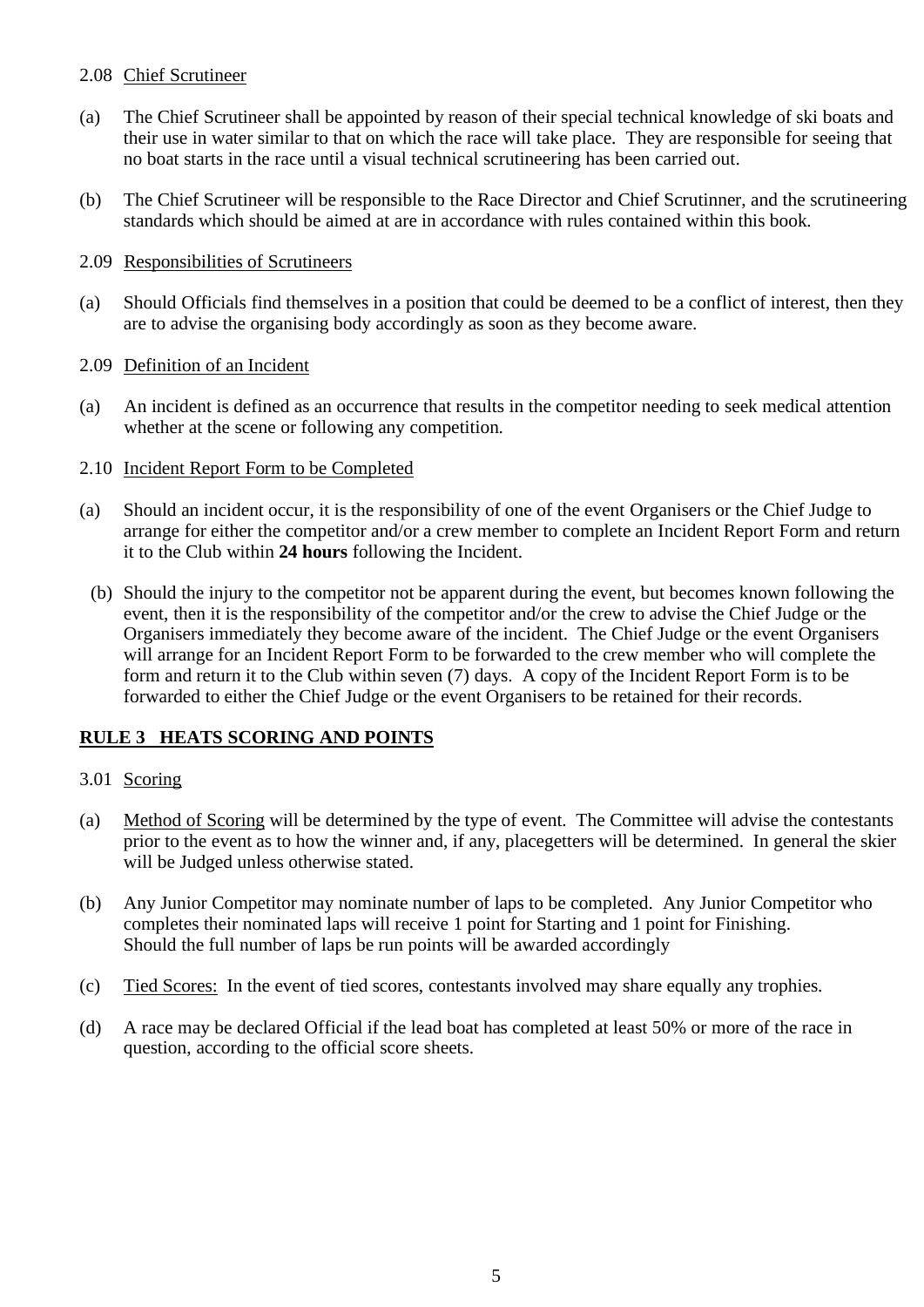## **RULE 4 INFRINGEMENTS & PROTESTS**

## 4.01 Protests

- (a) Protests shall be made to the Chief Judge by the team representative. Protests must be made in writing, giving the reasons for the Protest and be filed within 30 minutes after the provisional results of the event are announced or posted.
- (b) Protests directed against another contestant shall be made to the Chief Judge by the team representative. Protests must be in writing and indicate the reason for the protest. Protests must also give the names or identity of any other witnesses. They must be filed within 30 minutes after the arrival of the participant.
- 4.02 (a) The Chief Judge shall form a Jury to resolve any protest if required.
	- (b) The Jury shall not overrule any judgement a Judge has made during the running of an event.
	- (c) A decision shall be made after a meeting with only the participants concerned, away from any crowd, and after a vote has been taken in private.
- 4.03 No placings shall be posted whilst a Protest is pending.
- 4.04 (a) Results shall be final for all events within one hour after the results of the event are announced and the judge's scoring forms are available for inspection.
	- (b) Only OFFICIAL TIMES by Judges, Official Time-keepers and official Scorers will be recognised.
	- (c) No PROTEST shall be permitted on judgement decisions by the Judges.

## 4.05 Disqualifications and Penalties

Disqualifications may be imposed for any of the following or similar items:-

- (a) Where any boat or skier, in the opinion of the Chief Judge, is proved to be behaving in a dangerous manner or contrary to the rules.
- (b) Any boat or driver demonstrating poor handling ability or creating a safety hazard.
- (c) Anyone running so close to the Course during a race so as to interfere with the event.
- (d) Any blocking or turning wide.
- (e) In the opinion of the Judges, any participant exhibiting unsportsmanlike conduct during the running of the events.
- (f) The violation of running on a Course that is closed will subject the boat and driver to a penalty for the first infringement and disqualification from that meeting for subsequent infringements.
- (g) Refusing to give way to other competitors whilst on course.
- (h) Should a boat or its competitor commit a breach of these rules which is of a minor or technical nature and in the judgement of the Judges has no direct effect on the relative positions of the boats at the finish, the said Judges' Committee shall have the power to decide whether or not a boat or competitor shall be disqualified or a lesser penalty may be imposed.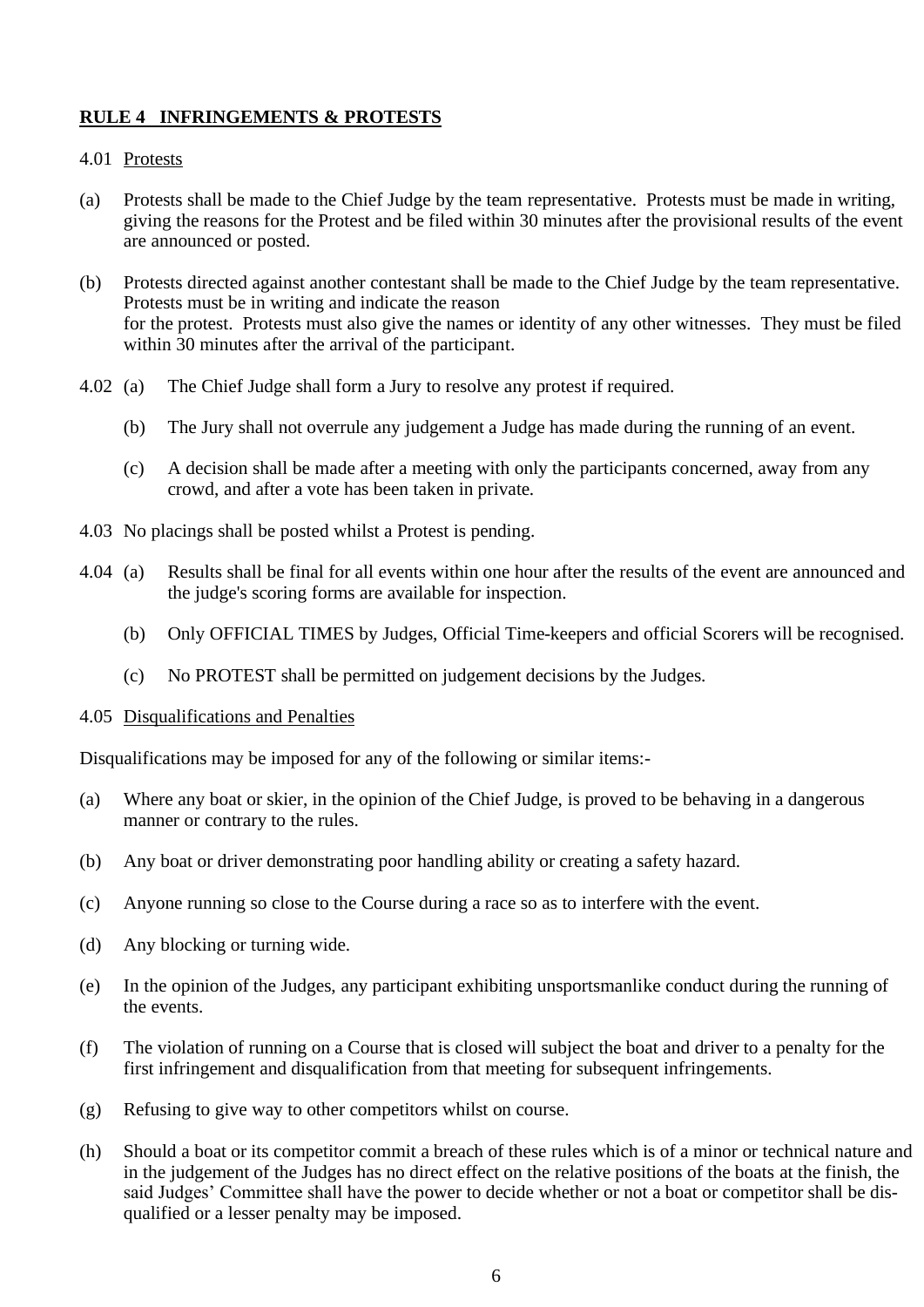- (i) The boat crew must be advised of infringements or penalty by the Chief Judge prior to announcement of results.
- (j) No abuse or offensive language to Judges or Officials will be permitted.
- (k) Any accident involving property damage or personal injury must be reported on the day to the Chief Judge of the event. Failure to do so could result in non-acceptance in future events for all crew members involved.
- (l) A team shall not be disqualified if wrongly compelled to do so by another boat, or where the majority of the event judges are satisfied that a rule has been breached for safety reasons ONLY, and that the team breaching the rule gained no advantage.
- 4.06 (a) A driver receiving two disqualifications for violations during a single event, may be disqualified for the rest of that day's events. Any driver disqualified for violations three times during a calendar year may be disqualified for the remainder of the races that ski racing year
	- (b) Penalties for moving violations will apply to an entire team (skier, driver and observer).
	- (c) The Race Controller must be notified of any disqualifications.
- 4.07 For a serious contravention of the rules, the Chief Judge may, with a majority decision of the Committee, disqualify and/or recommend the suspension or removal of a ski racing driver's licence to the Race Committee. The re-issue of this licence, however, will be done through the Committee on re-application by the driver.
- 4.08 The Chief Judge and the Committee shall have the right to give summary judgement on any happening unforeseen in these rules.
- 4.09 Exclusions from Events
- (a) If in the opinion of the Judges or Race Committee, the conduct of a participant/s is against the best interest of the Club the Race Committee may exclude such member/s from participating in events under its control.
- (b) Boats that constitute a danger or non-bonafide entries, shall not be permitted to race. The Judges' and Race Committee's decision is final.
- (c) Any boat or participant failing to comply with one or more of the rules contained within Sections 6, 7 and 8 of these rules, and in the opinion of the Race Committee should not enter an event as a result of non-compliance.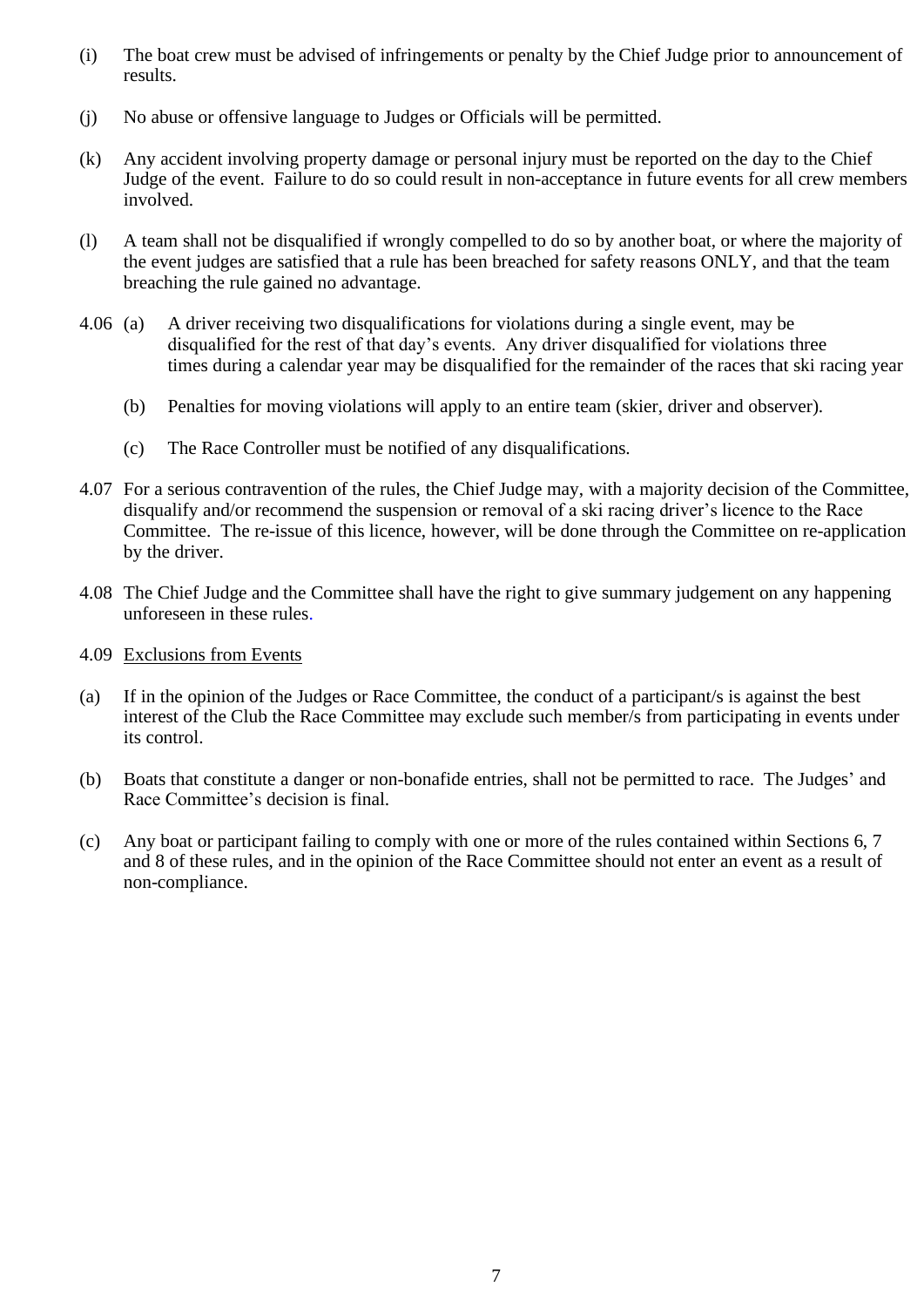## 4.10 Drugs and Alcohol

- (a) A competitor who is under the influence of a non-prescribed drug, restricted prescribed drug, cannabis, narcotics and stimulants (such as amphetamines, cocaine, etc), shall be liable to immediate suspension from competing in events on that day and shall be liable to disqualification from events already competed in on that day.
- (b) A competitor who is found to have used a non-prescribed drug or restricted prescribed drug shall be liable to disqualification and such other penalty as prescribed by such policy.
- (c) Subject to (j) hereof, a competitor shall not consume alcohol on the day of an event. A competitor who has consumed any alcohol on the day of the event shall be immediately suspended from competing in all events on that day.
- (d) A competitor who is under the influence of alcohol shall be liable to immediate suspension from competing in events and shall be liable to disqualification from events already competed in on that day.
- (e) It shall be absolute proof of a competitor "being under the influence" if there is present in that competitor's blood a concentration of alcohol of in excess of 0.00 grams in 100 milliliters of the blood, or such lower concentration as may be prescribed by any relevant State laws.
- (f) The Race Committee or the Chief Judge, or anyone authorised by the Race Committee or the Chief Judge, shall have the power to require any competitor at any time during the running of events or prior to the running of events on any day to submit to a breath test or breath analysis for the purposes of ascertaining the concentration of alcohol in that person's blood by use of a breath testing or breath analysis device approved of for that purpose.
- (g) Breath testing must be completed by drivers, observers **& skiers** over the age of 18 years, 15 minutes prior to competitor's start time so as not to upset mental and physical preparation of competitor, other than if authorised by the Chief Judge. Nothing contained in this rule shall prohibit breath testing after completion of an event.
- (h) No minor can be breath tested without the consent of his/her parent or guardian or crew member or without the approval and in the presence of the Chief Judge or his/her nominee.
- (i) Any competitor refusing to undertake an authorised breath test or breath analysis shall be liable to immediate suspension from all events on that day and shall be liable to disqualification from all events competed in on that day.
- (j) Nothing herein contained shall apply to alcohol consumed after the completion of that competitor's competition in events on that day, that is after a competitor reaches the bank following the completion of his/her final event of the day. Cross reference Rule 8.09 (e).
- (k) A reference herein to a "competitor" shall also include reference to an "official" or other participant in an event.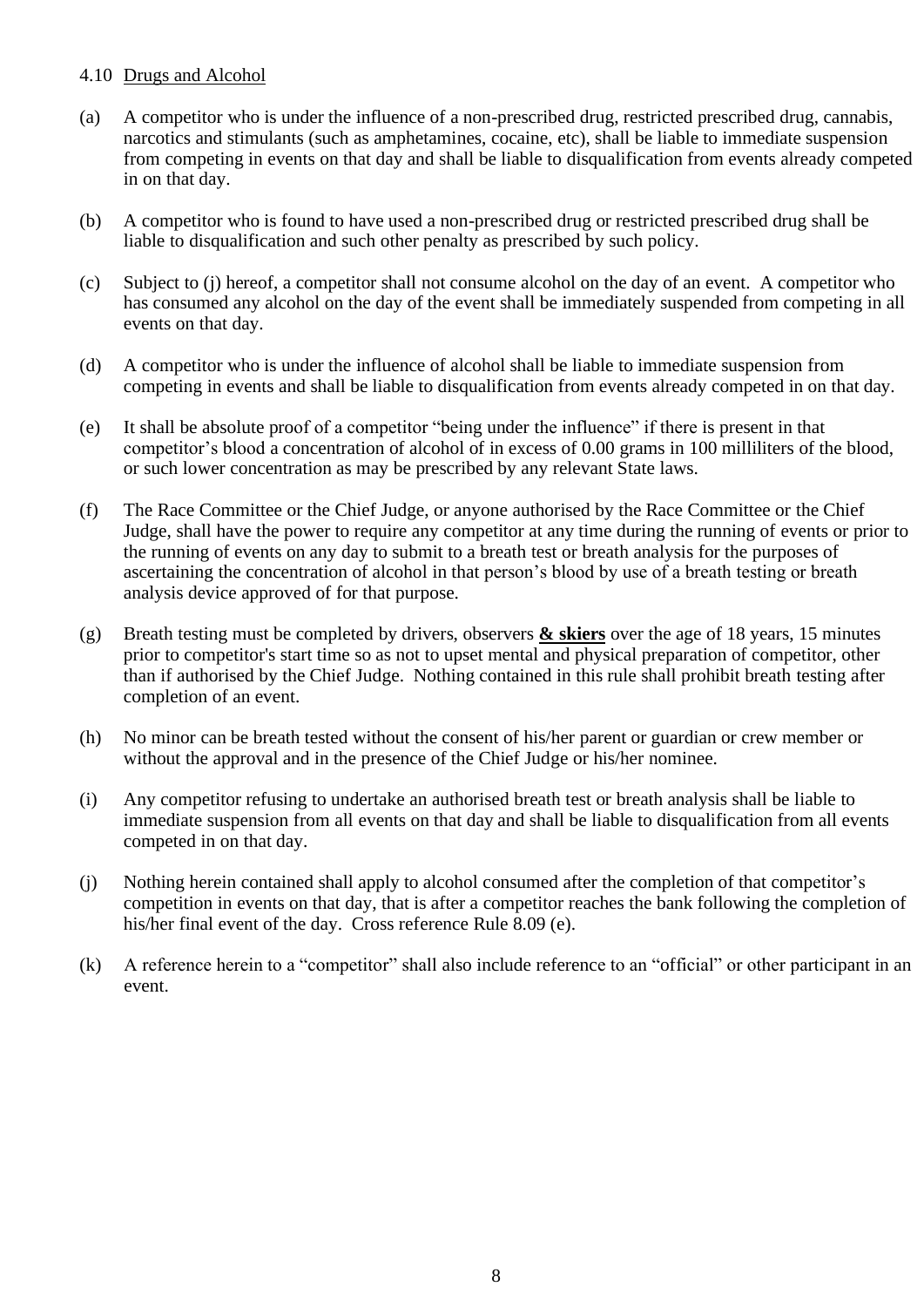## **RULE 5 SECTIONS OF COMPETITION**

- (a) Ages and dates specified be for the Ski Racing Calendar Year.
- (b) Ages of competitors prior to midnight on the 30th June of the current Ski Racing Calendar Year, determines the age Divisions for the following season.

Competitor's age as at 30<sup>th</sup> June will determine Class in which to run for the oncoming Season. Should a competitor have birthday during the Season they are still entitled to run in their Age Class until the next

Season.

(c) Social Rules

The spirit of the rules of Social Class is to provide a class in which the majority of social skiers may be competitive (depending on their skiing skill) without necessarily spending money on special skis. The skis used should not have a significant advantage over any of the commonly available and popular slalom skis.

Ropes Social — maximum allowable length is 45meters (150ft) from the transom of the boat to the handles.

- Skis  $-1$ . The front foot binding is unrestricted, i.e. any social or racing binding can be used.
	- 2. The rear foot binding is restricted to a toe piece only. No heel piece may be used, i.e. no part of the fitting may support the heel or ankle.

If a heel piece or ankle strap is standard, these pieces must be removed from the ski to be eligible. No sole plate or wedge may be used under the foot, no toe grips or supports. No indentations in the top surface of the ski. Roughened surfaces are allowable under the rear foot with equal density but must be continuous from in front of the rear toe to behind the rear heel; contact roughened sole pieces may also be used, provided the total thickness of any or all sole pieces is 3mm thick, above the top surface of the ski. No other form of support or adhesion for the rear foot is allowed either outside, under or within the rear foot binding. Competitors are not permitted to tape ski bindings, in any way, externally.

- 3. The maximum thickness for the ski is 2.2 cm.
- 4. The ski must have a concave bottom surface. This concave must be at least 0.5 cm deep and 7.0 cm wide, and being of a curve and blended cross-section. This section should start in front of the front foot piece and extend rearwards to behind the back of the rear foot piece, this section being at least 70 cm.
- 5. The ski must fit in a box of the following internal dimensions:
	- a) Length: 175 cm
	- b) Width for front 100 cm of box : 20 cm
	- c) Width at back edge of box : 7.5 cm
	- d) The box will taper uniformly and symmetrically from 20cm to 7.5 cm over the last 75 cm of its length.
	- e) The front edge of the box will be 18 cm high so that the tip of the ski will not pass over it.
	- f) There will be a space cut in the bottom of the rear of the box, large enough to allow any fins to pass through.
	- g) The ski must be placed flat on the bottom of the box with the rear of the ski against the rear of the box, and the centre line of the ski along the centre line of the box.

Virtually, all common skis will fit into the box. Due to manufacturing tolerances some of the popular social skis do not always fit. Skis which comply to the spirit of the rules will be allowed, i.e. those which in the opinion of the Judges do not give a significant advantage. Square back skis such as wake jumpers, do not fall within the spirit of the rules and will not be allowed unless modified to fit into the box.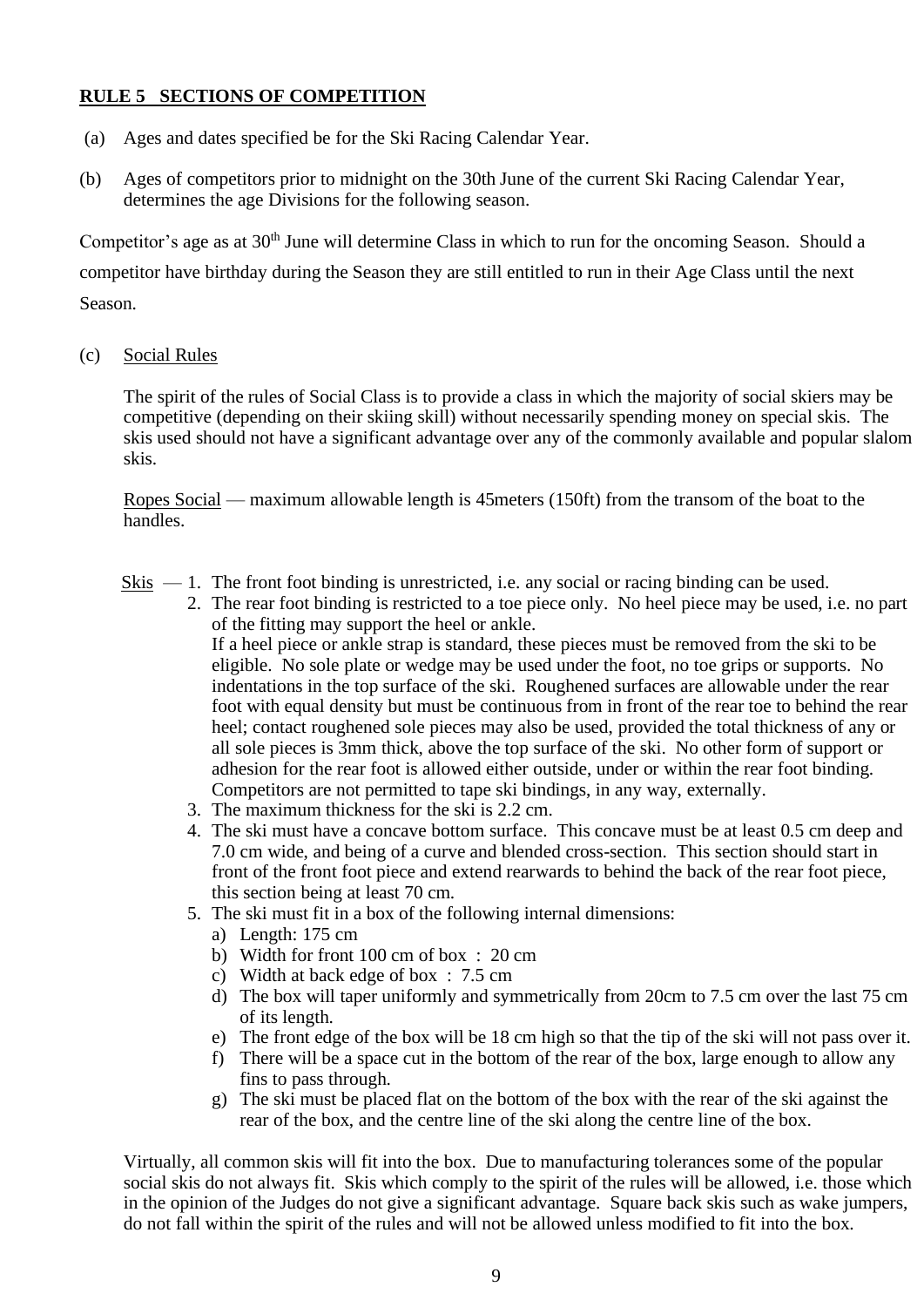Specially made skis designed to take full advantage of the rules will be allowed only if they meet all the requirements, i.e they must fit into the box.

## 5.02 Classes

- ➢ Marathon
- $\geqslant$  0-9 Boys & Girls
	- 10 12 Boys & Girl
- $\triangleright$  Come and Try
- ➢ Social men & women
- $\geq 13 15$  Bovs & Girls
- $\geq 16$ -24 Men & Women
- ➢ Novice Men and Women
- ➢ Come & Try Drivers
- ➢ Over 25 Men & Women
- ➢ Heritage Boats
- $\triangleright$  Masters Over 40 (85mph)
- $\triangleright$  Veterans Over 40 (110mph)
- ➢ Open Men
- ➢ Open Women
- ➢ 90mph Class
- ➢ 70mph Class
- ➢ 60mph Class
- $\geq 110$ mph Class
- ➢ 80mph class
- ➢ 90mph Class
- 5.03 (a) Substitution of a boat and/or skier in the same class or division shall be permitted 30 minutes, or less at the Judges' discretion, prior to the start of an event. The withdrawn boat and/or skier shall be eligible to re-enter other events on the day. The withdrawn boat and/or skier must be proven to be unable to compete.
- 5.06 To qualify as a novice skier, the skier shall never have skied in a sanctioned race, nor trophied in a novice race. A skier may ski in novice class for a maximum of two race seasons or portions thereof.
- 5.07 Any Junior Competitor may nominate number of laps to be completed. Should the full number of laps be run points will be awarded accordingly.
- 5.08 Any Junior Competitor who completes their nominated laps will receive 1 point for Starting and 1 point for Finishing

# **RULE 6 BOAT REQUIREMENTS AND SAFETY**

Where State Maritime Laws are applicable all safety gear must be carried

- 6.01 (a) Dry land boat safety inspection prior to or during entry hours, boat requirements and safety inspection may be affected.
	- (b) A Scrutineering Sticker of Safety Compliance will be issued to each boat each calendar year, but this Certificate may be revoked should compliance with safety regulations not be maintained upon the boat at any time during the season.
- 6.02 Such boat and equipment shall be available for examination at least one hour prior to the start of the event and if found not to be in compliance with governing rule or regulation, the Committee may refuse to allow the boat to start. Corrections or substitution may be permitted if made prior to competing in the event, but the start shall not be delayed to allow compliance.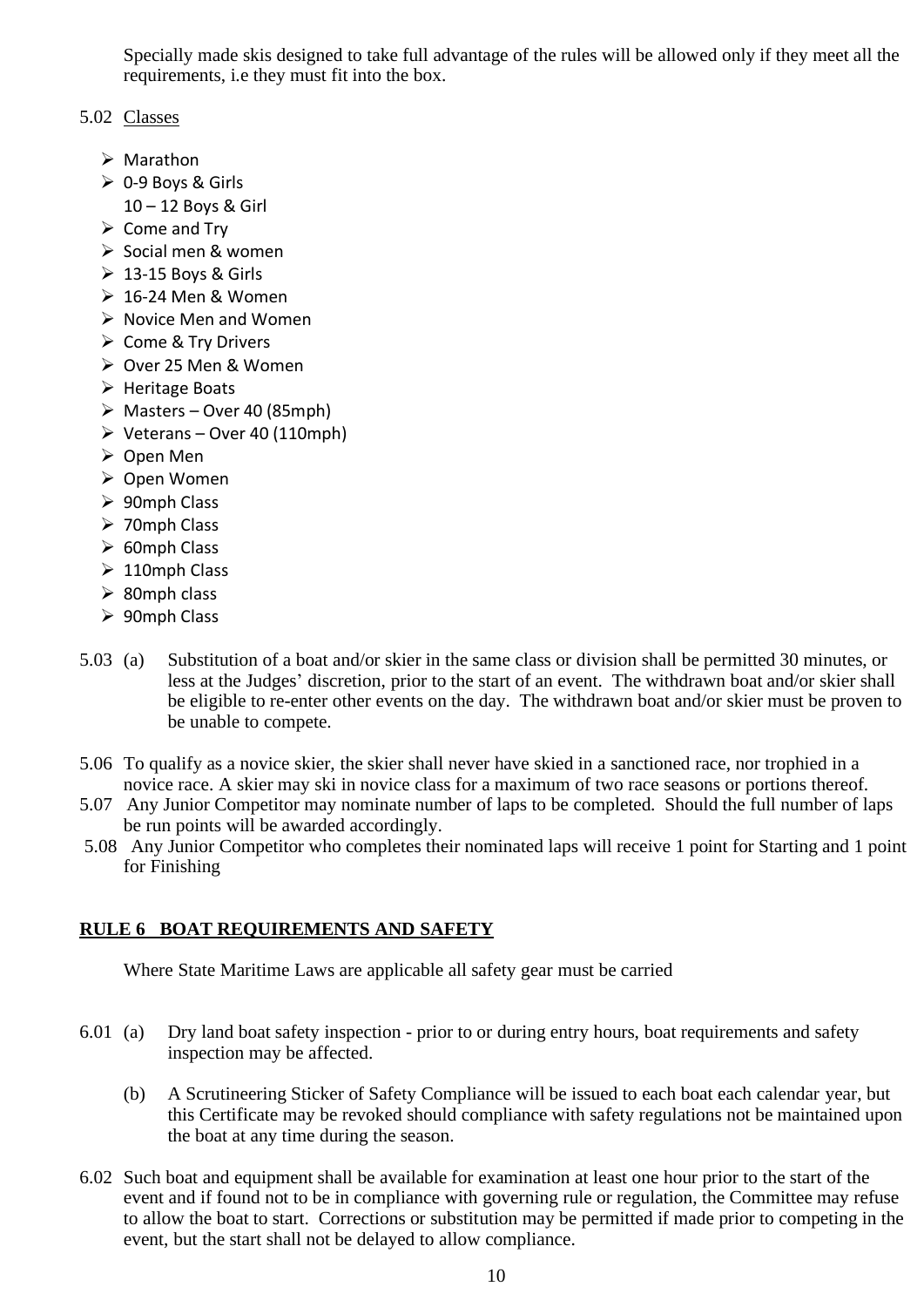- 6.03 The owner or his representative must be notified immediately by the officials prior to the start of the event, if it is found on inspection that any rules have not been complied with and the owner or his representative shall be granted the privilege of complying with the rules prior to the start of the event. If the rules are not then complied with, officials may decline to permit the boat to start.
- 6.04 All boats must be currently registered with the relevant Maritime Services.
- 6.05 All boats are to comply with any requirements or regulations stipulated by the Marine Authority.
- 6.07 Structural State

Scrutineers are not expected to undertake a "condition survey" of the boat, but general appraisal shall be made of the structure. The following points should, however, be checked.

- (a) Split planks, fractured frames and beams and transom knees or their equivalent in reinforced plastic or alloy hulls.
- (b) Steering mounting (structure).
- (c) Shaft brackets and mechanical items other than those already covered.
- (d) Bilge should be free of oil or debris. Remember oil causes structural deterioration, fuel is dangerous and debris chokes pumps etc.
- 6.08 The design of a boat or a combination of hull and power source, must be compatible for speeds travelled during events. The owner must provide proof of safety of boat handling if requested.
- 6.09 Restrictions to Boat Names & Associated Materials
- (a) Restrictions shall apply to the name of a boat. No name, mural or advertisement shall be permitted that is obscene, in breach of good taste or of such a nature as to cause embarrassment or to bring the sport of waterskiing into disrepute. This shall apply to double meanings, innuendoes or in any other language than English.
- (b) All of the restrictions listed in Rule 6.09(a) shall apply to the team/crew members' clothing and apparel, tow vehicles, tractors and any equipment, or any object brought to the venue by the competing team/crew.
- 6.10 Towing Cleat or Eye, or Sampson Post (if fitted)
- (a) Shall be adequate in itself and shall be adequate for towing the boat when water logged.
- (b) Shall be strongly fixed to the structure, not merely to the decking. It should be remembered that this item may have to carry the whole weight of a water- logged boat.
- 6.11 Painter/Mooring Lines/Bow Lines (if fitted)
- (a) Shall be strong enough for the purpose and shall be long enough for mooring.
- (b) The painter shall be attached to a bow eye or sampson post where available and shall be secured in the cockpit preferably by jamming cleat to avoid the crew having to clamber out on to the bow to accept a tow.
- (c) It shall not be long enough to reach the propeller.
- 6.12 Sharp Edges
- (a) All mascots, lights, bow fittings and other sharp edges shall be adequately protected or removed.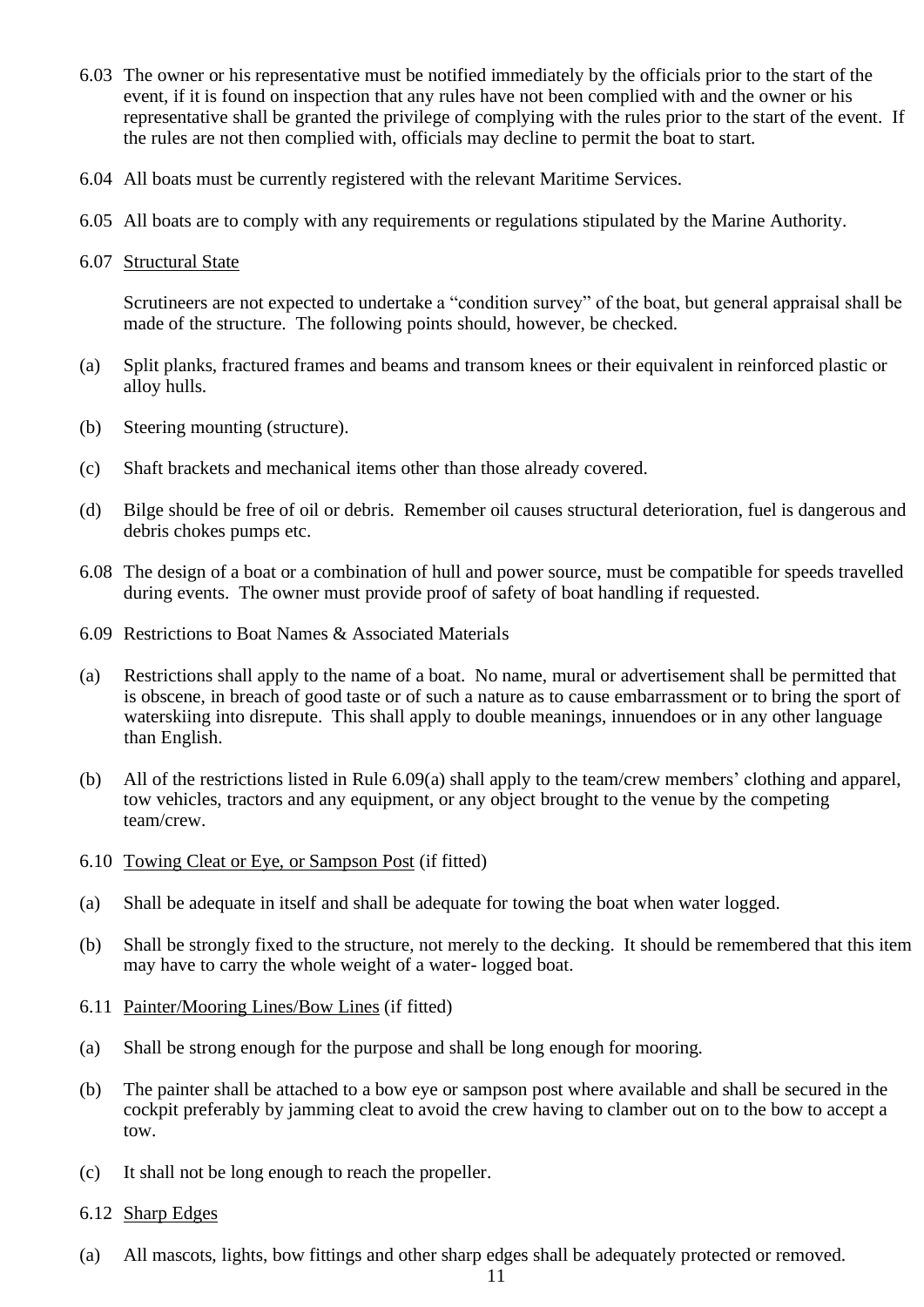- (b) Fixed aerofoils or adjustable aero trimming devices attached to the hull or engine must be securely fixed and stayed.
- 6.13 Windshield
- (a) Shall be well secured.
- (b) Shall not be of plate or ordinary glass.
- (c) Scrutineers may order the removal of any windshield that appears dangerous.
- 6.14 Steering Gear
- (a) Steering wheel and drum shall be secured and locked on to the shaft.
- (b) Steering wheel unit shall be fixed to, or through, the dash panel or a steering mounting bar and shall be through bolted and locked.
- (c) Steering wheel strength shall be checked, if the wheel is split or cracked the wheel shall be rejected. Wheels of the laminated rim type shall be checked for wear caused by the breakdown of the laminations. Plastic composition wheels shall be checked for early fatigue where the spokes join the boss to ensure the wheel cannot be forced to spin on the internal boss without undue minimum amount of pressure.
- (d) Where shackles or such devices are used to attach the steering to outboard engines, they shall not be of a non-ferrous metal. Scrutineers shall satisfy themselves that this is so even if the shackles are painted.
- (e) Pulleys shall operate freely and shall be through bolted with positive locking. Riveted will be accepted in the interim.
- (f) Steering wires shall be in good condition and shall have free running throughout their path, with adequate tension throughout their travel.
- (g) Wires shall be secure and where doubled to form an eye shall be around a thimble to protect the wire from wear or folding, and then be secured with two cable grips or equivalent as per diagram. Minimum diameter of wire used will be 5/32" or 4mm diameter. Cable clamps must be fitted with the



largest holding area of the clamp on the load carrying length of cable and the smallest holding area of the clamp on the tail end of the cable. All clamps must face the same direction and must not be alternated. Minimum of 2 clamps to be fitted on each ending. **No clothes line wire to be used.**

- (h) Lock wiring on all shackles, turnbuckles, stretching screws etc., in the system shall be secure.
- (i) There shall be no undue degree of play in the steering system, but steering wires shall not be overtightened in a "piano-wire" fashion.
- (j) For outboards attachments to the engine, for inboards attachments to tillers and/or quadrants and their fitting to the stock shall be in good condition and secure.
- (k) Engine or tiller and rudder shall operate with full and free movements in the correct sense and shall be fitted with stops to prevent over-control.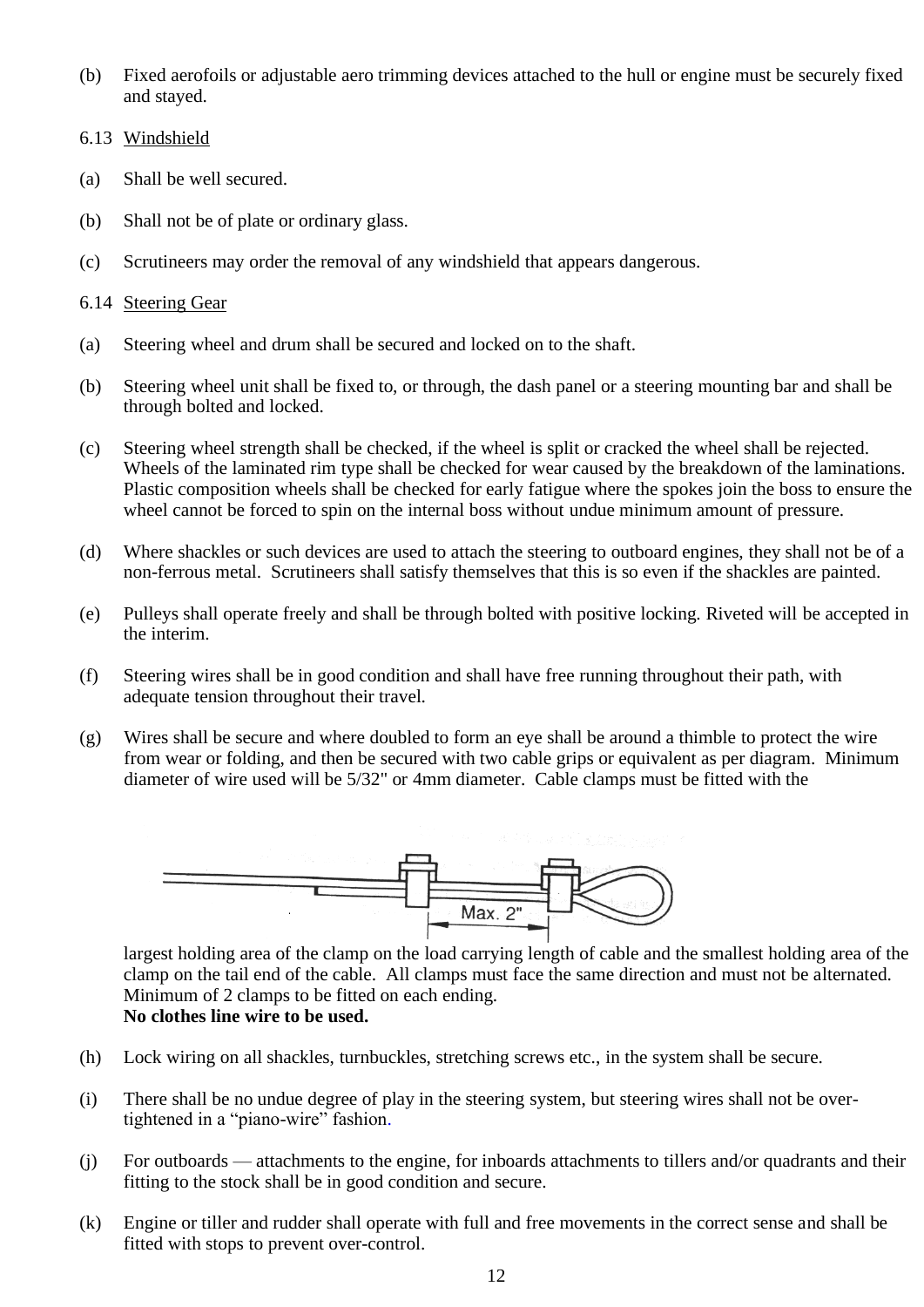- (l) Rudder assemblies, gland keys etc. shall be in good condition and secure with locked nuts and/or tight split pins.
- (m) For rod steering, the rods are to be sufficiently rigid to prevent undue flexing.
- (n) Rack and pinion steering shall be in good mechanical condition with no excessive backlash. Casings should also be checked.
- (o) All pulleys with riveted swivel attachments, are not to be used on any boat, pins of non-ferrous materials shall be rejected or the pins shall be replaced by a positively locked steel bolt. Pulleys should also, if possible, incorporate a bush.
- (p) All pulleys with any tension shall not cause the yoke to clamp down on the pulley wheel.
- (q) All pulleys which use an attachment hook of non-ferrous material shall be rejected.
- (r) All attachment hooks shall be closed.
- (s) Sheathed steering cables shall not be permitted.
- (t) Wires to the steering wheel running across the front of the dashboard shall effectively be shielded.
- (u) It is also recommended that wires running fore and aft inside the cockpit be similarly shielded.
- (v) Jet boats must be fitted with a rudder extending below the bottom of the boat and operating in conjunction with the normal jet steering.
- (w) Teleflex steering shall incorporate dual system unless equipped with power steering. 150hp and below allowed single teleflex.
- (x) Two piece outrigger steering will only be accepted if both halves (wings) are securely joined to each other and braced to power-head studs. The outriggers should be sufficiently rigid to prevent undue flexing. It is recommended that stays/supports could be used.
- (y) Each boat utilising a cable and pulley system must have a new steering cable at the commencement of the ski race season (July 1st in each year). At the commencement of each ensuing season old cable with seal attached together with new cable fitted to vessel is to be presented for scrutineering and resealing.

## For Inboard Classes Only

- (z) The rudder shaft on Inboard Classes shall have some type of locking device fitted to prevent the quadrant from moving up the shaft. Rudder shaft to have some type of collar or other preventive measure fitted above cavitation plate or above seal on inboard rudders to prevent rudder dropping. Rudders fitted to inboard boats are to have quadrant and/or arm for steering cables, keyed and lock bolted to rudder shaft with a minimum 6 mm thick key.
- (z-i) CRACK TESTING OF RUDDERS All rudders are to be engraved or hard stamped on side of blade with boat registration number or state identification number for states where boat registration does not apply. A current certificate of crack testing to be supplied when boat is scrutineered for new season, i.e. July to June in any given year. A further current certificate must be supplied for replacement rudders.
- (z-ii) FOR INBOARDS AND OUTBOARDS Should any part of the outboard/out drives be welded or repaired below the cavitation plate line, then a certified x-ray to structural integrity is required and must be permanently stamped or engraved on the cavitation housing by the repairer with date of repair for identification purposes. This certification must be renewed every 12 months.

## 6.15 Control Cables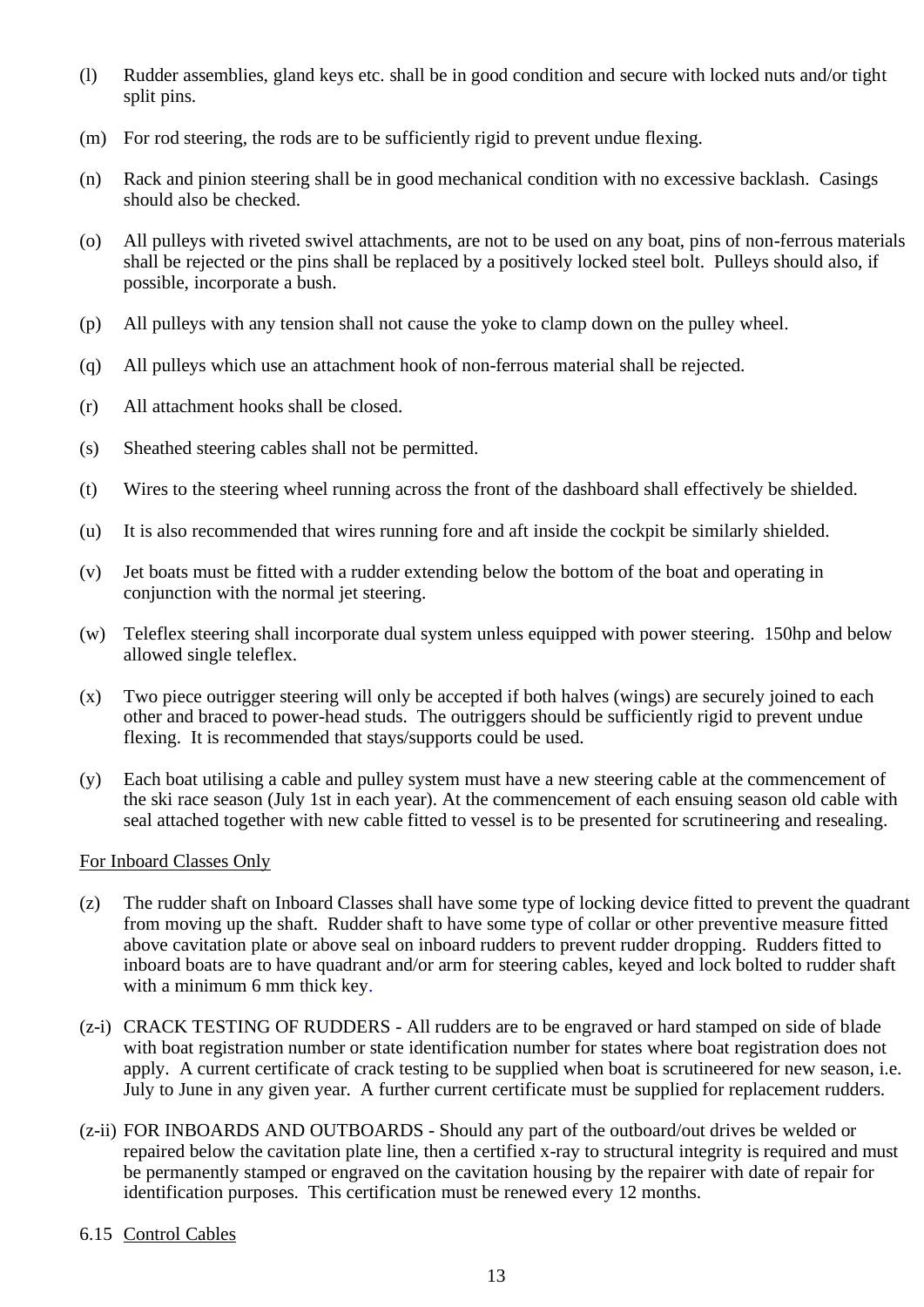All control cables shall be taped or screwed down securely.

## 6.16 Fuel Tanks

- (a) Shall be secure in all directions.
- (b) Shall not leak.
- (c) Shall have sensible filling and venting arrangements where applicable, that are not close to any hot parts, such as exhaust manifolds. As from 1.7.93 all newly manufactured ski racing boats must have external breathers with fuel fillers deck mounted.
- (d) It is recommended that there should be an easily accessible means of shutting the fuel supply off from the tanks.
- 6.17 Fuel Lines

Shall be leak resistant and run in a manner to avoid damage. Lines shall be in good condition with proper connectors. Flexible hoses and pipe runs should be clipped up at suitable intervals with fair runs to the engine (at all points of travel in the case of outboards). Lines should be fire-resistant noncollapsing.

- 6.18 (a) All throttles must be by foot operation, whether inboard or outboard.
	- (b) All carburettors and/or throttles must be spring loaded to close at the engine, and must function accordingly.
- 6.19 Extinguisher System
- (a) Approved SAA fire extinguisher must be carried at all times.
- (b) Shall be of satisfactory condition and easily accessible.
- (c) Only fully charged extinguishers shall be permitted and they shall not contain carbon tetrachloride. It is recommended that the extinguisher be capable of putting out a petrol fire at least 4 sq. metres.
- 6.20 All component parts of boat such as fuel tanks, batteries and hatches, etc. must be securely fastened in a permanent manner to prevent movement.
- 6.21 Battery Storage
- (a) Batteries, where carried, shall be easily accessible and prevented from any movement in any direction by means of adequate hold downs.
- (b) Ensure that there is adequate support below the battery.
- (c) Batteries shall not be placed in a sealed compartment.
- 6.22 Propellers
- (a) Propeller shall be sound, particularly at the blade roots.
- (b) All propellers to be lock nutted and/or secured by a split pin or locking tab.
- 6.23 Propeller Shaft
- (a) Propeller shaft to have restraining collar fitted in front of the log.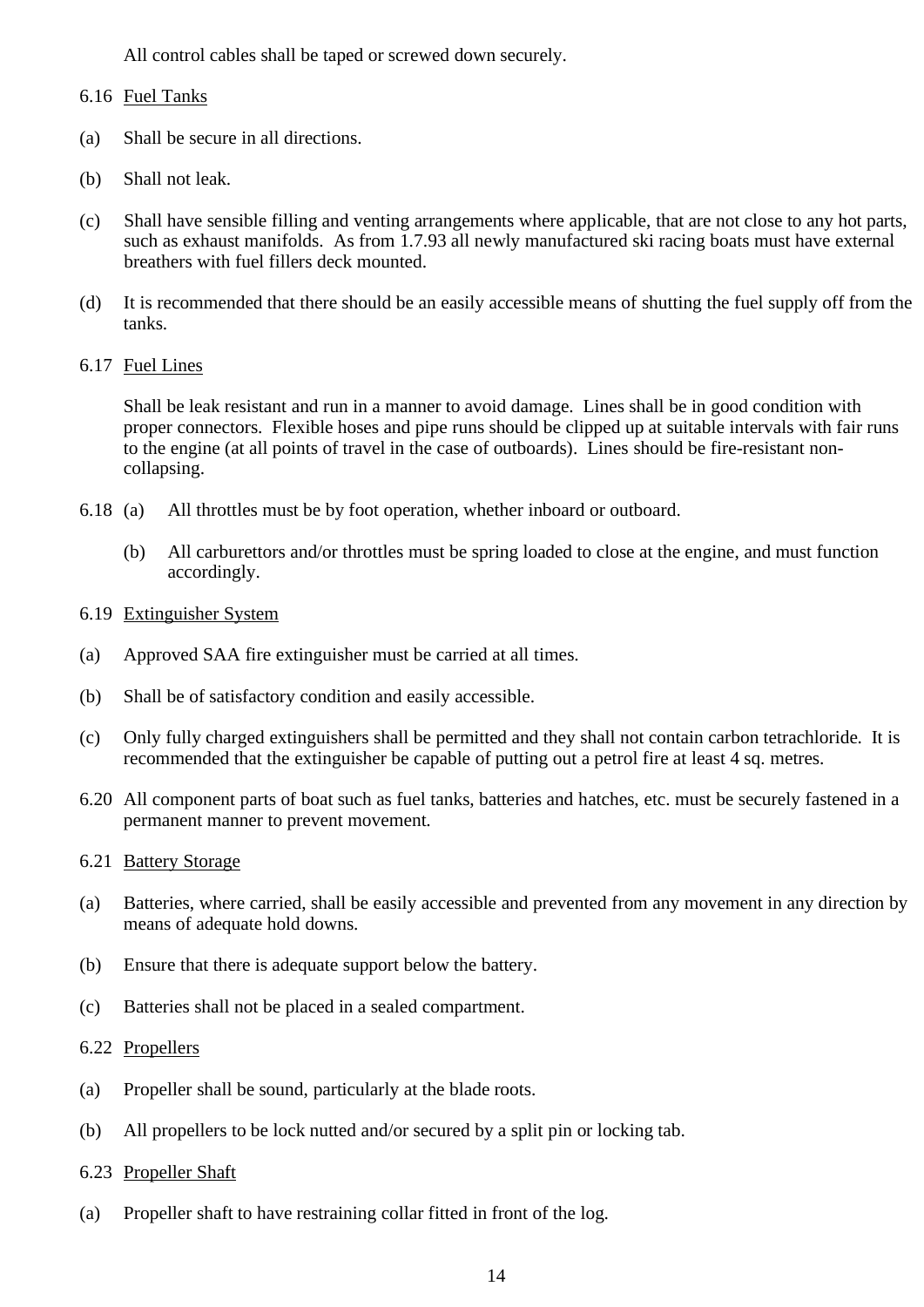(b) Top line shaft (jack shaft) between engine and gear box or stern leg shall have circular braces or suitable supports to contain the shaft in case of failure and both prop shaft and top line shaft, or any other moving part of the mechanism within the vicinity of the driver or observer or likely danger, is to be fully enclosed with a safety guard (guard should be minimum 3mm steel or 6mm aluminium sheet).

## 6.24 For Inboard Classes Only

The boss of the propeller shall have, at all times, some clearance between the rear of the skeg.

- 6.25 Buoyancy
- (a) All boats shall have sufficient buoyancy to keep afloat in all conditions. Buoyancy aids or material shall be adequately fixed. Scrutineers shall not be responsible for determining the adequacy of the buoyancy in any boat, but may suspend acceptance if in doubt.
- (b) Unless a boat has built in positive buoyancy, the team must demonstrate visually that adequate buoyancy aids have been installed, i.e. that inflated truck tube or similar be secured in bow of vessel.

## 6.26 Seating

- (a) Adequate seating to be provided for driver and observers. A formed rigid seat with back to be the minimum.
- (b) Seats will be firmly mounted and secured.
- (c) Observer's seat shall face the rear of the boat and be positioned to allow the observer full view of the skiers at all times with the observer remaining seated in the defined observer's seat.
- (d) When back to back seating is employed it must conform to the following:
	- 1. Be placed centrally within the craft.
	- 2. Not be further apart than 300 mm.

## 6.27 Cut Out Switch (Jack Plug)

- (a) Cut out switch with cord is compulsory.
- (b) Path and extended length of the cord shall ensure disconnection of the switch when driver unseated or whatever direction of ejection.
- (c) Cord and attachments shall be adequately attached to the cut- out switch and the driver's jacket.
- (d) All boats competing in ski racing events must have their fuel pumps rendered inoperative when the cut out switch is activated.
- (e) No device shall be fitted to render the switch plug inoperative.
- (f) Unit shall be attached securely to the boat structure, forward of the back rest of the driver's seat.
- 6.28 Official Race Numbers
- (a) OFFICIAL NUMBERS shall be those issued by the Club Committee to the contestants prior to the event. Numbers, number boards, etc. to be supplied by the competitor.
- (b) Numbers to be coloured black and be minimum 25cm high, 15cm wide (except number one) and 5cm thick with minimum 5cm clear spacing between each number and from all edges of mounting board.
- (c) Mounting board or backing to be coloured white and to have a clear horizontal visible area from both sides when planing of minimum 35cm high by minimum 45cm wide. Number board or backing to be located on a straight vertical surface. In instances where a straight number board is fitted, it is a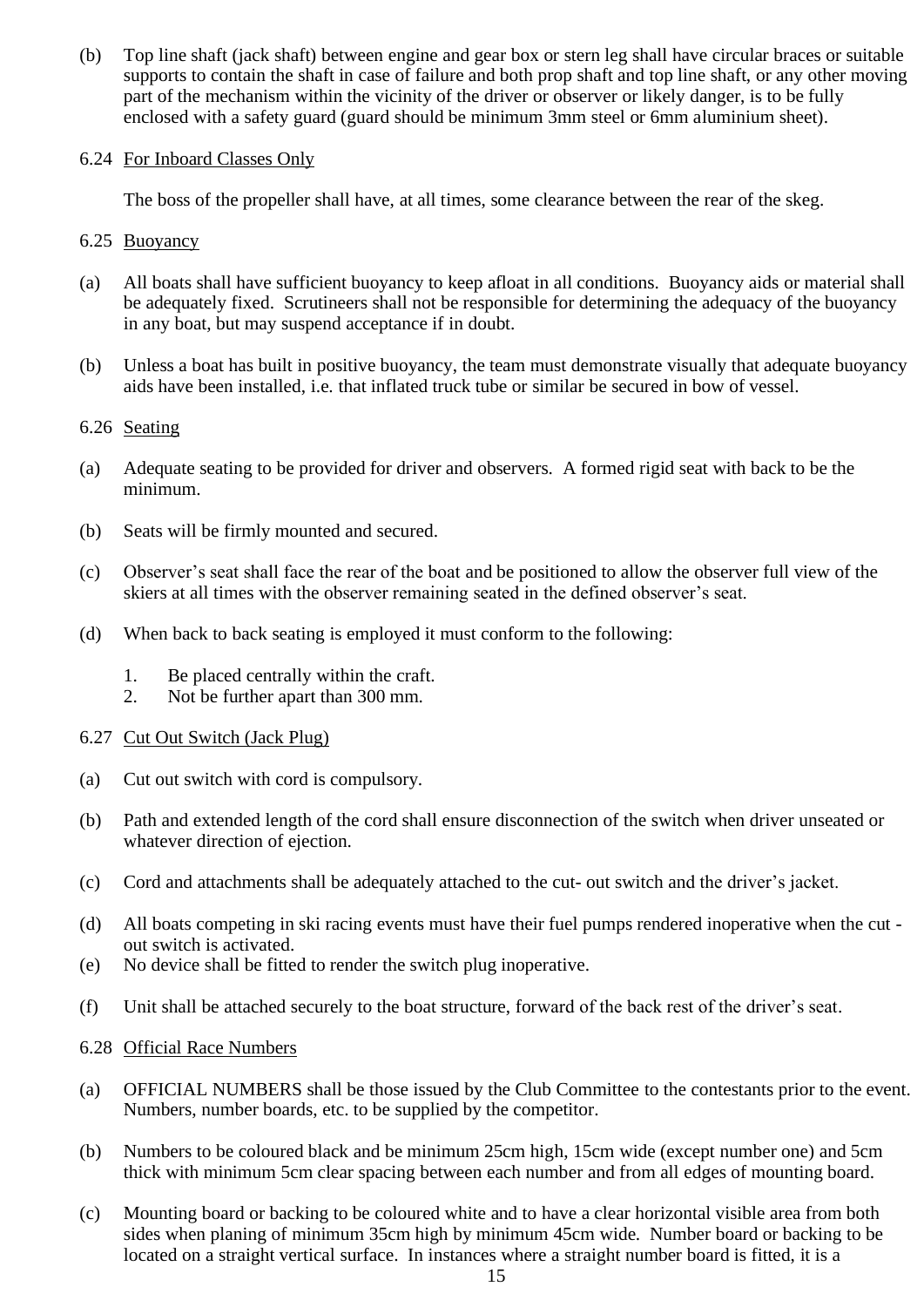requirement that the front leading edge of the number board be rounded and have a minimum diameter of 50mm.

- (d) If preferred, a light, yellow number board with black lettering will be permitted providing all measurements are as above.
- (e) All numbers/boards to be located above deck or gunwale line and securely fixed to vessel or motor area. Number board to be of a non-translucent material.
- (f) Leading edge of no., board to have protective padding/strips no sharp edges.
- (g) Boats having more than two numbers are to increase mounting board accordingly to achieve the above spacing and size requirements.
- (h) Race No., may be affixed to hull but **MUST** meet measurements/standards as per Item (b)
- (i) If the number or part of the number comes off or if it is in a position that it cannot be readily identified by the judges then it may cause for a penalty or no time being given.

## 6.29 Safety / Medical Flag

(a) Safety flag (for downed competitor) must be fluorescent orange 50 cm x 50cm fixed to a pole of 1 metre length, and must be part of equipment. Boat name and registration number must appear on handle.

#### **OR**

Medical flag (for injuries to competitors) must be royal blue and white 50cm x 50cm fixed to a pole of 1 metre length, must be part of equipment. Flag will be  $1/2$  royal blue  $\&$  1/2 white separated diagonally on each side. **Flag only to be used if medical assistance is required**. Boat name and registration number must appear on handle.

- (b) A suitable flag pole holder must be provided for use when the skier is in the water and the observer requires both hands for other operations. The safety flag must be in a clearly visible location in all directions when mounted in the pole holder.
- 6.30 Distress Flares
- (a) Boat may carry a minimum of two SAA Approved coloured daylight smoke flares for ignition, should a member of the crew or competitor be seriously injured, subject to local Council laws.
- (b) Flares, etc. normally have a stamped expiry date and if they have expired or the date is illegible or the condition poor they shall not be accepted.
- 6.31 Paddle
- (a) Paddle not a water ski shall be stored for immediate use, but not loose.
- (b) The paddle shall be of practical form related to the size of the boat and in useable condition.
- 6.32 Handholds

All boats must have adequate stationary handhold fixed securely to hull and in a convenient location for observers use at any time. They shall be located to prevent entrapment of boat crew.

6.33 Footrest

All boats are required to have adequate footrests for observer and to be suitably located for bracing observer within seat. They shall be firmly fixed and of such construction that the observer's foot may not be caught underneath.

6.34 Engine Mountings, Transmissions and Lifts for Outboards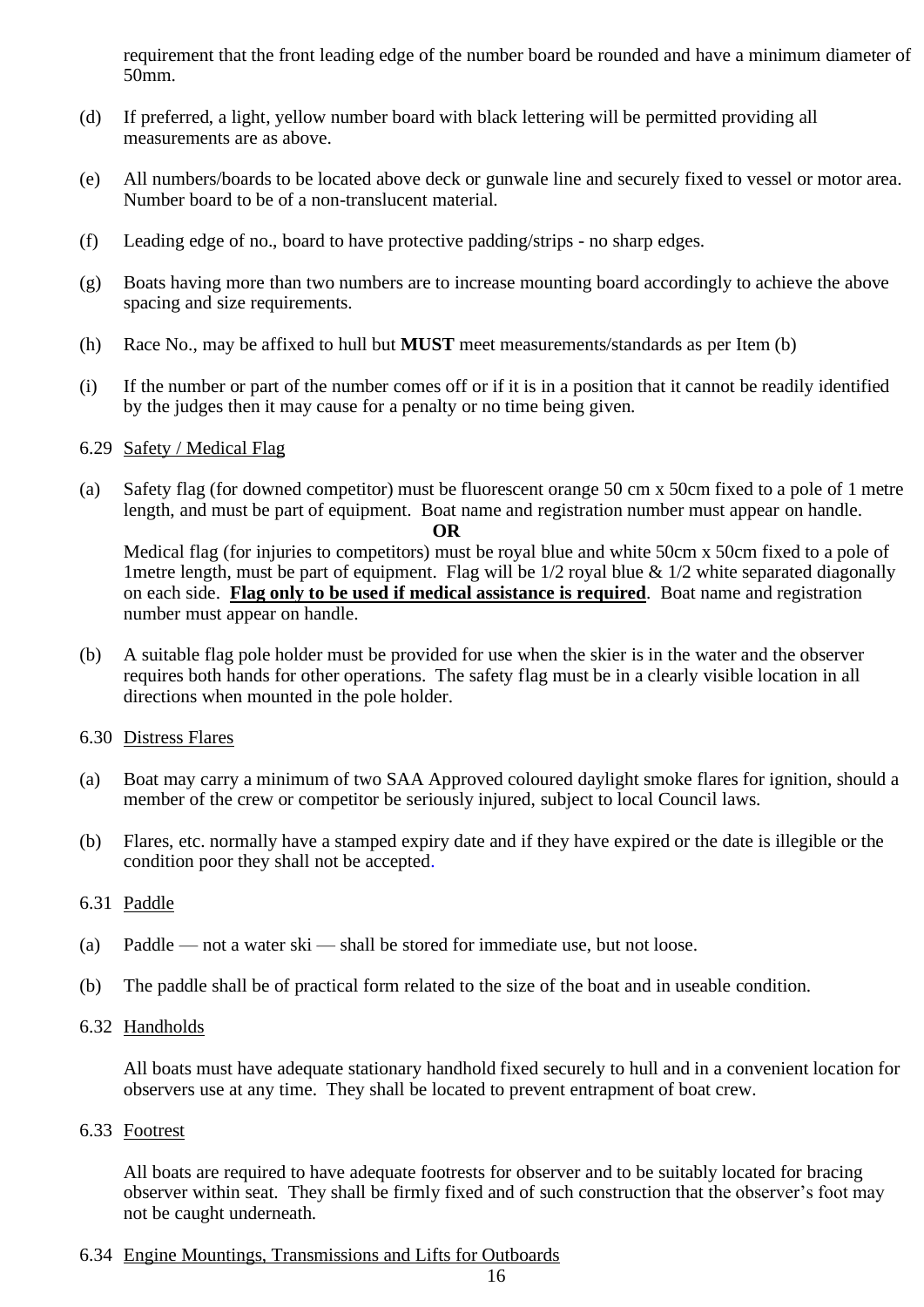- (a) Mounting brackets shall be secure and in a satisfactory condition.
- (b) Engine mountings shall be attached to the transom with at least four (4) bolts. Should a hydraulic lift up plate system be fitted, the mounting plate fixed to the boat must have minimum of 4 bolts fixing mounting plate to boat. The whole moveable motor assembly fixed to the mounting plate must be securely mounted and fitted with safety stops, thus preventing the assembly from parting from the mounting plate or moving up or down beyond design limits. A positive stopper (eg bolt) shall be included to prevent motor upward travel in the event of hydraulic ram failure/breakage.
- (c) All bolts shall be adequately tightened.
- (d) The engine height of the outboard on the transom is to be limited to the centre of the prop-shaft, no higher than level with the bottom of the hull. (This is measured with the outboard trimmed so the propshaft is parallel with the bottom of the hull). Hydraulic jacking plate vertical travel must be limited to this height.
- 6.35 For Inboards
- (a) Engine mountings shall be sound.
- (b) Where an outdrive or jet unit is fitted, the outdrive ring connection to the transom and the unit to the ring shall be secure.
- (c) Transmission and all parts motivated by the engine shall be efficiently shielded so as to prevent damage to persons or structure in the event of breakage. For shafts in excess of one foot in length the shielding shall not allow more than 1/2" (1cm) clearance at either end.
- (d) Bearers shall not be saturated with oil.
- 6.36 Engine Condition
- (a) The engine shall be free of dangerous corrosion, oil or fuel leaks or excessive heating and shall not be a danger to any adjacent structure. Oil leaks are a particular source of fire danger.
- (b) For inboard engines, flame arresters are recommended.
- 6.37 Exhaust Systems

Exhaust systems shall conform to governing authority's standards of decibels. There shall be adequate insulation where required and runs sited to avoid fire.

Open exhausts must meet EPA decibel levels of 95

6.38 Anchor (if required) – State Maritime Law applies

Anchor shall be of weight and type adequate to hold the boat. Shall be properly stored to prevent damage, but shall still be accessible.

- 6.39 Anchor Line (if required) State Maritime Law applies
- (a) Shall be of a size and strength appropriate to the boat.
- (b) Shall be in good condition.
- (c) Shall be at least 35 metres in length.
- (d) Shall be attached at the time of scrutineering, to the boat and the anchor. It shall perform no other function.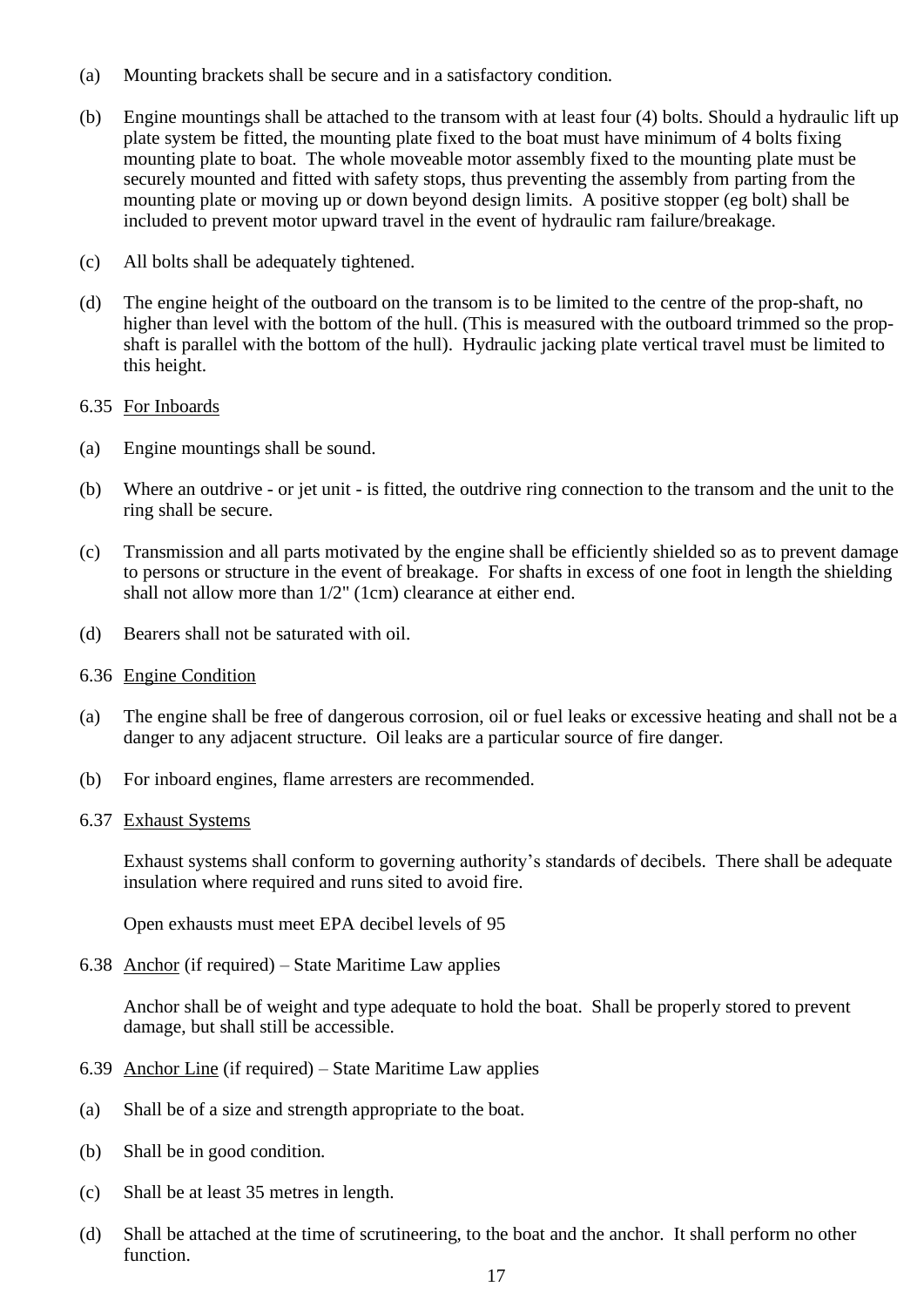## 6.41 Bilge Pump

- (a) Shall be in proper working order and properly secured to the boat.
- (b) Shall be reasonably accessible for operation.
- (c) Shall have a suction pipe to the lowest suction point of the bilges and a discharge pipe overboard.
- (d) It must be possible to pump out all sections of the boat, even if separated by water-tight bulkheads.

## 6.42 Engine Wells

For boats with engine wells, any non-sealed openings, other than self-draining holes in the transom, shall be above a horizontal line through the lowest point of the top of the transom.

## 6.43 Dry Land Engine Testing

Portable types of safety /clearance devices such as witches-hats/bunting shall be used whilst engines are running with boats on trailers, to protect any person against being injured by moving propellers.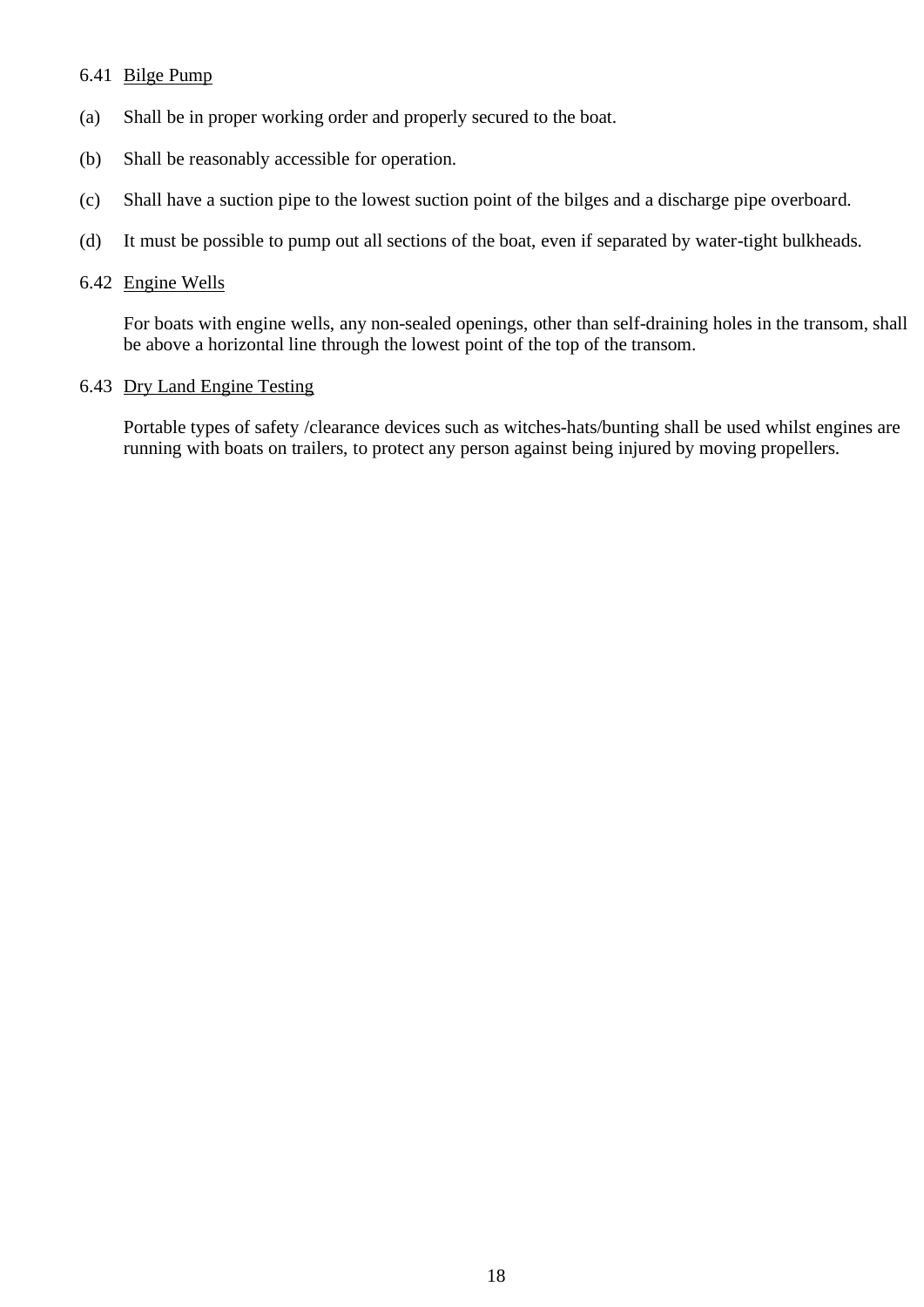## **RULE 7 CREW AND COMPETITOR REQUIREMENTS AND SAFETY**

7.01 Competing Team or Crew

The competing "Team or Crew" shall mean the Driver, Observer and Skier/s.

## 7.02 Crew Members of the Boat

- (a) The crew of the boat consists of a Driver and Observer. No boat competing in an event is allowed further boat crew members, unless otherwise approved by the Officials.
- (b) All boat crew members competing in events shall be required to wear helmets. Hard hat area of helmet to be fluorescent orange OR are brightly coloured and clearly visible... Helmet manufacturer's logo will be the only advertising allowed on helmets, a maximum of 2 no larger than 75 mm x 25 mm each, preferably on the ear cover sections. Competitor's name will be permitted once in letters of 20 mm maximum height 100 mm long at the base of the helmet.
- (c) All helmets are to be in good condition and devoid of dents and splits. Fluro orange contact on helmet permissable.

All helmets are to be pre- approved by MPBC and SRQ scrutineering

Helmet visors shall be in good condition and devoid of cracks and easily detachable (i.e. not bolted down). Visors must not be secured in any way which prevents them lifting up (i.e. taping).

Failure by any team member to correctly wear his helmet whilst under power as a team on race day in the normal accepted manner, may incur a penalty.

(d) All drivers & observers competing at 70mph or over are to wear a fire-proof driver's suit that covers from neck to ankle including long sleeves with a rating equal to SRF-2A/1. All drivers and observers competing at below 70mph are to wear long sleeve shirt and pants

When a boat is on the plane idling back upon completion of an event, no helmets are required to be worn.

(e) All boat crew members competing over 60mph shall be required to wear a waist-coat type unaltered life jacket with leg straps. Life jackets must be equipped with collars and/or must have flotation material high on the chest to hold an unconscious person's face out of water.

All boat crew members competing Under 60mph must have at a minimum of a well fitting, good condition Level 50 (PFD Type 2/3 lifejacket.

Must comply with a minimum PFD2 Australian standard Life jackets.

Must be securely fastened at all times, while on the course - racing or testing. Leg straps must be securely fastened to life jacket and legs for over 60mph. Cord and attachments shall be adequately attached to the cut out switch and the driver's jacket.

- (f) Life jackets shall also meet the following inspection requirements:-
	- 1. Lacing ties and/or straps shall be adequate and in good condition.
	- 2. Zips, where used, shall be in working order.
	- 3. Tears or rents or bad repairs whereby buoyancy will leak out, shall not be permitted.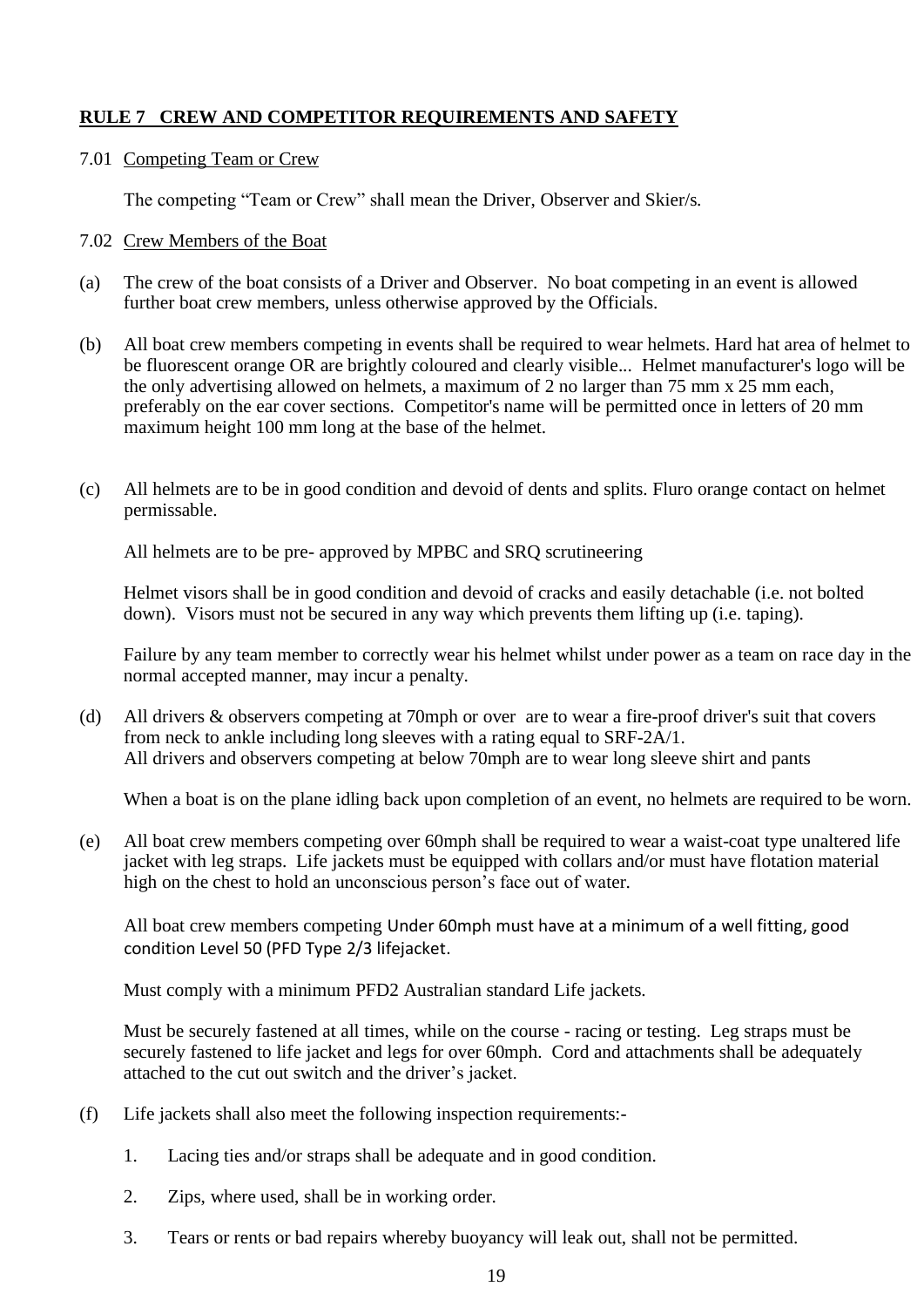- 4. Jackets shall be dry and not oil or water-logged.
- 5. Jackets shall be fitted with hold-down straps to the legs.
- (g) All life jackets to be predominantly one or more of the following colours canary, wattle, golden yellow, international orange, scarlet or bright colours.
- (h) When boat testing and in unofficial practice all crew members must wear all safety equipment. (Crossreference Rule 7.06(l))
- 7.03 Safety Belts are not permitted.
- 7.04 Boat Drivers
- (a) All drivers must hold a current Boat Driver's Licence where applicable, as specified by the Controlling Government Body and must have attained the age of 18 years.
- (b) In addition, any driver residing in a Country or State whose Government controls the issue of Boat Drivers' Licences, shall not be permitted to compete in a race unless he has possession of such a licence.
- (c) Drivers must hold a current approved ski Racing Licence.
- (d) For all Drivers competing at 70mph and over they must hold a current approved Medical Certificate, medical examination to be carried out by a medical officer at least every two years. For all Drivers competing below 70mph a medical history tick sheet is to be completed yearly and medicals are required for those who have existing conditions of concern
- (e) Drivers must be completely conversant with the Club Rules.
- (f) Fully enclosed footwear must be worn within the boat at all times.
- 7.05 Boat Observers
- (a) Required minimum age for an observer is 16 years.
- (b) All helmets are to be in good condition and devoid of dents and splits. Fluro orange contact on helmet permissable.

Helmet visors shall be in good condition and devoid of cracks and easily detachable (i.e. not bolted down). Visors must not be secured in any way which prevents them lifting up (i.e. taping).

Failure by any team member to correctly wear his helmet whilst under power as a team on race day in the normal accepted manner, may incur a penalty.

- (c) Observers must be completely conversant with the Club Rules.
- (d) Observers must hold a current approved ski Racing Observer's Licence or a current ski Racing Driver's Licence.
- (f) For all Observers competing at 70mph and over they must hold a current approved Medical Certificate, medical examination to be carried out by a medical officer at least every two years. For all Observers competing below 70mph a medical history tick sheet is to be completed yearly and medicals are required for those who have existing conditions of concern
- (f) Fully enclosed footwear must be worn within the boat at all times.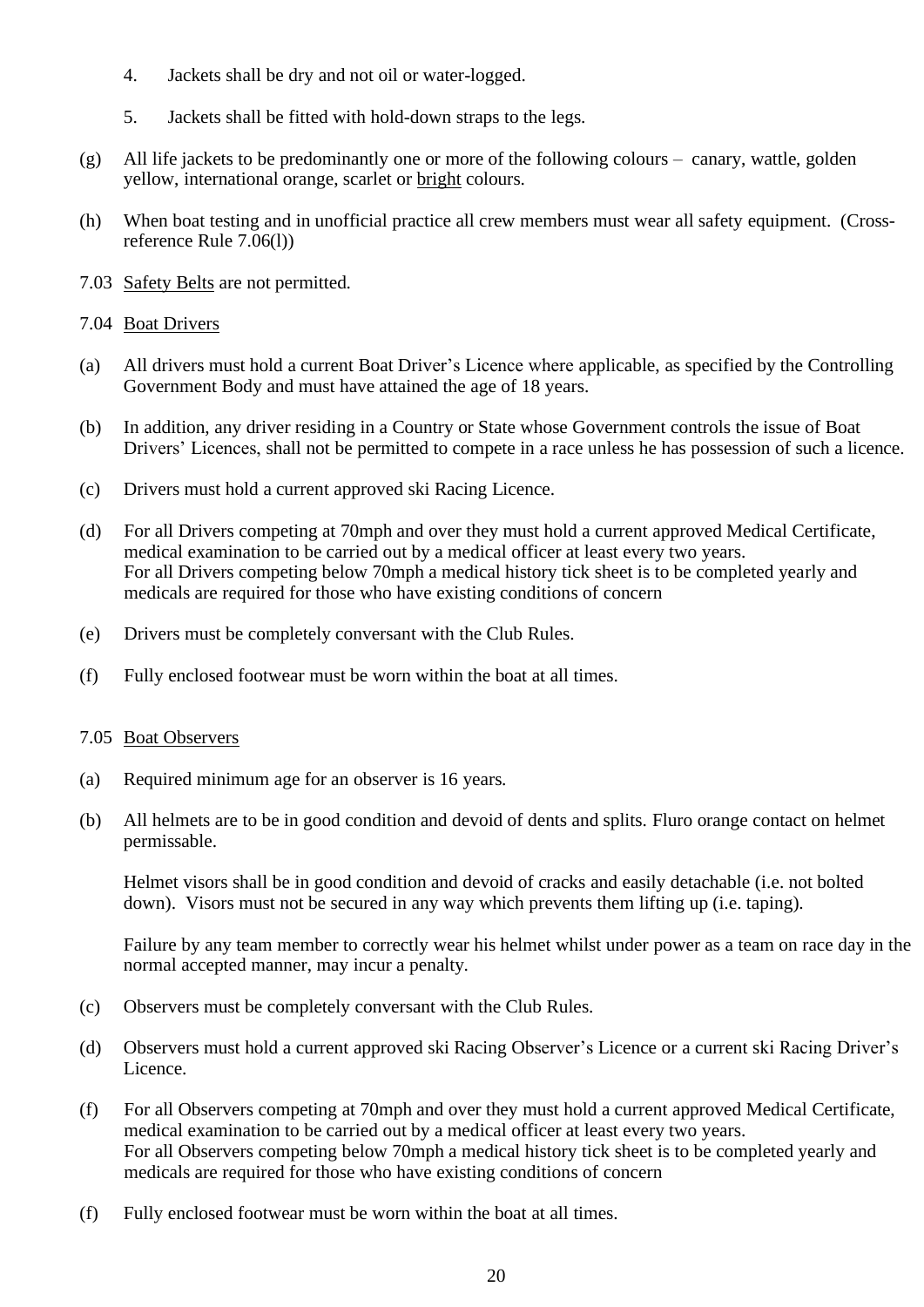## 7.06 Skiers

- (a) All external surfaces of the hard helmet shell shall be fluorescent orange, in the case of soft outer covered helmets they shall be fluorescent orange (fluro orange contact permissable) with the exception of the chin and goggle securing straps and Mauser joining tape.
- (b) Helmets to have:-
	- 1. Cover for the ears to prevent ruptured ear drums when the head hits the water in a sideways fall. When soft ear covers are added to a helmet they may be a different colour e.g. black, etc.
	- 2. A secure and close fit on the head to reduce the possibility of "bucketing" or forcing water between the helmet and the head.
	- 3. Secure straps correctly adjusted. "D" Clips must not be used as a means of fastening or adjusting skiers' helmets.
	- 4. The helmet must float and be adequately constructed to absorb impact.
	- 5. Competitor's name will be permitted once in letters of 20 mm maximum height 100 mm long at the base of the helmet.
- (c) All team members shall wear their helmets in the normally accepted manner during the race and whilst under power on race day or practice periods. Failure by any team member to correctly wear his/her helmet whilst under power on race day, may incur a penalty. When a boat is on the plane idling back upon completion of an event, no helmet is required to be worn.
- (d) Approved buoyancy vests must be worn by all competitors, these to be predominantly one or more of the following colours — canary, wattle, golden yellow, international orange, scarlet or **bright fluorescent** colours. A wet suit or belt shall not be considered to be an adequate buoyancy vest. Vests must have two straps completely encircling the body. Crutch straps are compulsory.
- (e) If a wet suit is worn over a vest, crutch straps are not necessary. Wet suit must be one or more of the following colours — canary, wattle, golden yellow, international orange, scarlet or **bright fluorescent** colours.
- (f) Approved ski racing wet suits with built-in flotation will be accepted provided that the top section from the armpits up, excluding underarm gussets, Mauser tape on seams and edging, and zipper is one or more of the following colours — canary, wattle, golden yellow, international orange, scarlet or bright fluorescent colours and have three safety straps over the opening area. Must comply with a minimum PFD2 Australian standard. It is desirable but not mandatory that the safety straps be one of the aforementioned colours. All recommended colours must be still visibly bright when wet.
- (g) Safety water ski trunks with manufactured, unaltered leg straps may be acceptable.
- (h) Buoyancy vests shall also meet the following inspection requirements:-
	- 1. Lacing ties and/or straps shall be adequate and in good condition.
	- 2. Zips, where used, shall be in working order.
	- 3. Tears or rents or bad repairs whereby buoyancy will leak out, shall not be permitted.
	- 4. Jackets shall be dry and not oil or water-logged.
	- 5. Jackets shall be fitted with hold-down straps to the legs.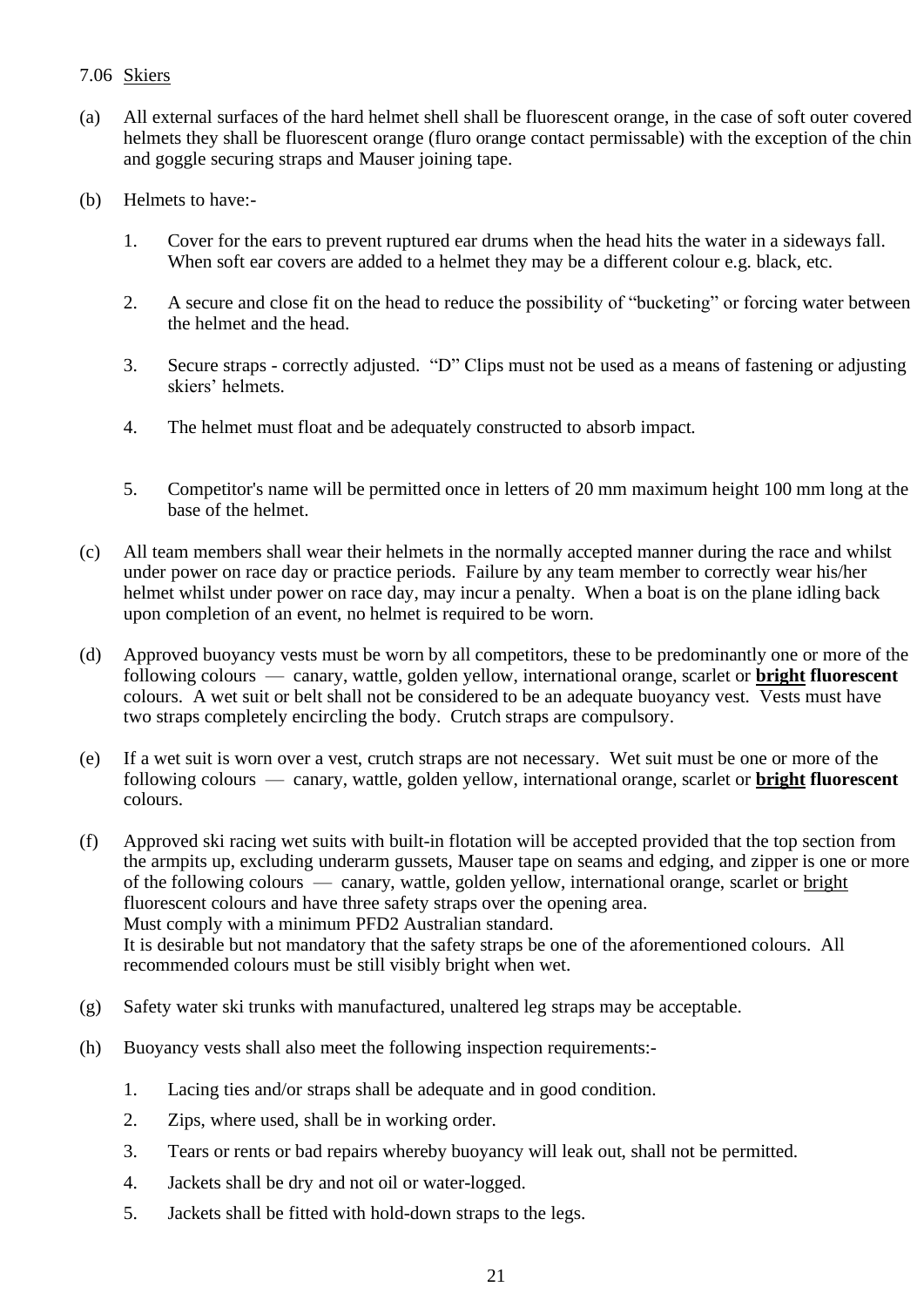- (i) Prohibit the wearing on or attaching to the body or items of apparel any water bottles or other container or receptacle designed or used for the purpose or carrying, retaining or storing fluids whether or not such fluids are to be consumed prior to, during or subsequent to a race.
- (j) No video/GoPro cameras permitted to be mounted either on skier's person or on skier's helmet. Penalty Disqualification.
- (k) Clinch type gloves are not permitted.
- (l) Competitors are not permitted to tape ski bindings in any way externally. (Cross-reference Rule 5.01(e) Skis 2)
- (m) It is recommended that when boat testing and in unofficial practice all crew members wear all safety equipment. (Cross-reference Rule  $7.02(g)$ )
- 7.07 Skis
- (a) A coloured fluorescent orange paint or adhesive tape at least 15cm in length must be placed on the upper and lower front tip of all skis with a maximum 5mm margin permissible around the perimeter of the ski. Manufacturers' logo must be under the 15cm area.
- (b) Either one or two skis may be used, and such skis must be in a serviceable condition.
- (c) Skis shall not be more than 3 metres in length. For Marathon events definitions of skis are as follows:
- (d) Any type of binders and fins are allowed except in events specifying skis without such fittings.



**Side View** 

(e) A competitor wishing to use any equipment that does not comply with these above rules, may submit a sample to the Race Committee for determination at least four weeks prior to the event.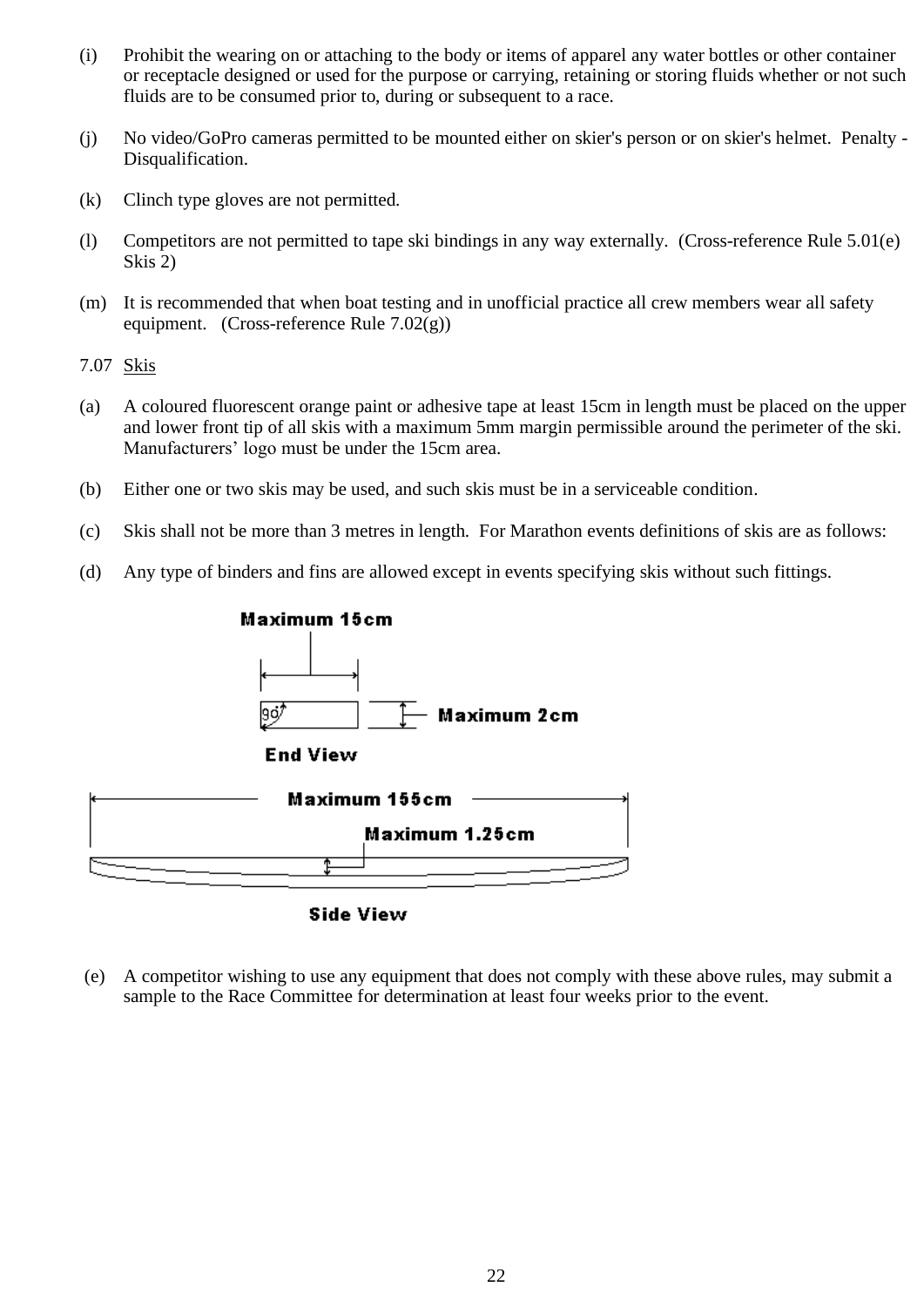## 7.08 Tow Lines

- (a) The skier shall provide tow lines, preferably of polythene or polypropylene material. No harness is to be used. A harness is defined as any device that is not permanently attached to the tow line, the only exception to this rule will be for disabled skiers, who will be assessed on a case-by-case basis.
- (b) The minimum length of a tow line is 21 metres, including handles and skier's bridle.
- (c) The maximum length of a tow line is unlimited, providing safety limitations are maintained.

## **RULE 8 BOAT TECHNICAL REQUIREMENTS**

8.01 The boat used for towing skiers must not exceed 6.5m in overall length. The overall length is measured between two perpendiculars at the extremities of the structure, including the skin or shell, which constitutes a floating vessel. Any extension to this length is restricted to 1.4 metres, this extension is not to be part of the running surface of the hull measurement.

See sketch A - B Bow to bottom point of transom 6.5 m.

B - CTransom to propulsion point (e.g. last tip of propellor blade, nozzle of jet unit) 1.4 m.

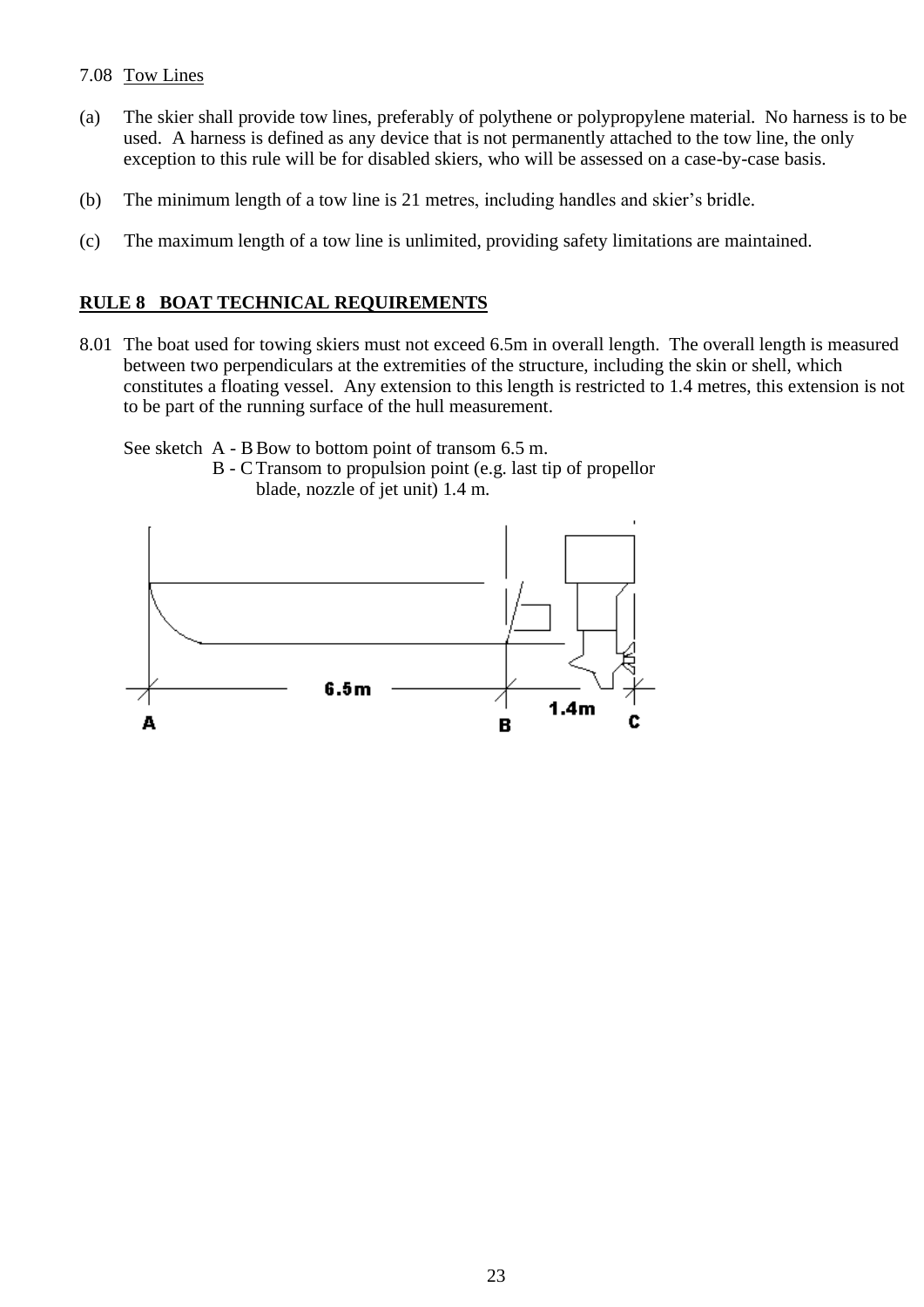## **RULE 9 COMPETITION AREA**

- 9.01 (a) A set course and distance, with a minimum depth of 2 metres, must be provided. Competition area, course, and alternative position of buoys, location of lap buoys, starting buoys, beaches and finishing buoys will be clearly defined by the Officials. These will be clearly outlined to the competitors before the event and/or at a briefing by the Race Controller prior to the start of the event. The number of laps, if more than one, and the finish line, shall also be clearly designated at the briefing prior to the start.
	- (b) It is desirable that a scale map of long distance courses be made available to entrants.
	- (c) The course shall be marked by buoys, moored vessels or permanent sea marks. All markers shall be passed on the outside, unless otherwise directed at the briefing.
	- (d) All courses shall run in an anti-clockwise direction. Boats will travel in anti-clockwise direction unless otherwise directed.
	- (e) Each course buoy should be clearly and adequately marked to ensure a safe race course. Guidelines for desirable dimensions of turn and course buoys are as follows:-

Turn Buoys - a minimum of 75cm in height and 45cm in diameter. Course Buoys - a minimum 48cm high and minimum 30cm in diameter. All buoys to be constructed and laid so as not to create a hazard.

- (f) Any buoys marking safety hazards shall be clearly distinguishable for the course buoys. All buoys shall provide maximum visibility.
- (g) Should a mark be absent from its proper place during a heat or race, the Officials may replace the mark or substitute one therefore, at the discretion of the Committee.
- 9.02 Buoy Colour Code
- (a) Orange Centre Course Markers.

White — Outside Course Markers

Large Yellow Buoys — Course Turn Buoys.

Yellow — Safety Hazard or Clearance Buoy.

Black and White or Black and Yellow Checkered — Finish Buoy/s.

(b) It is recommended that all course buoys be fluorescent colours.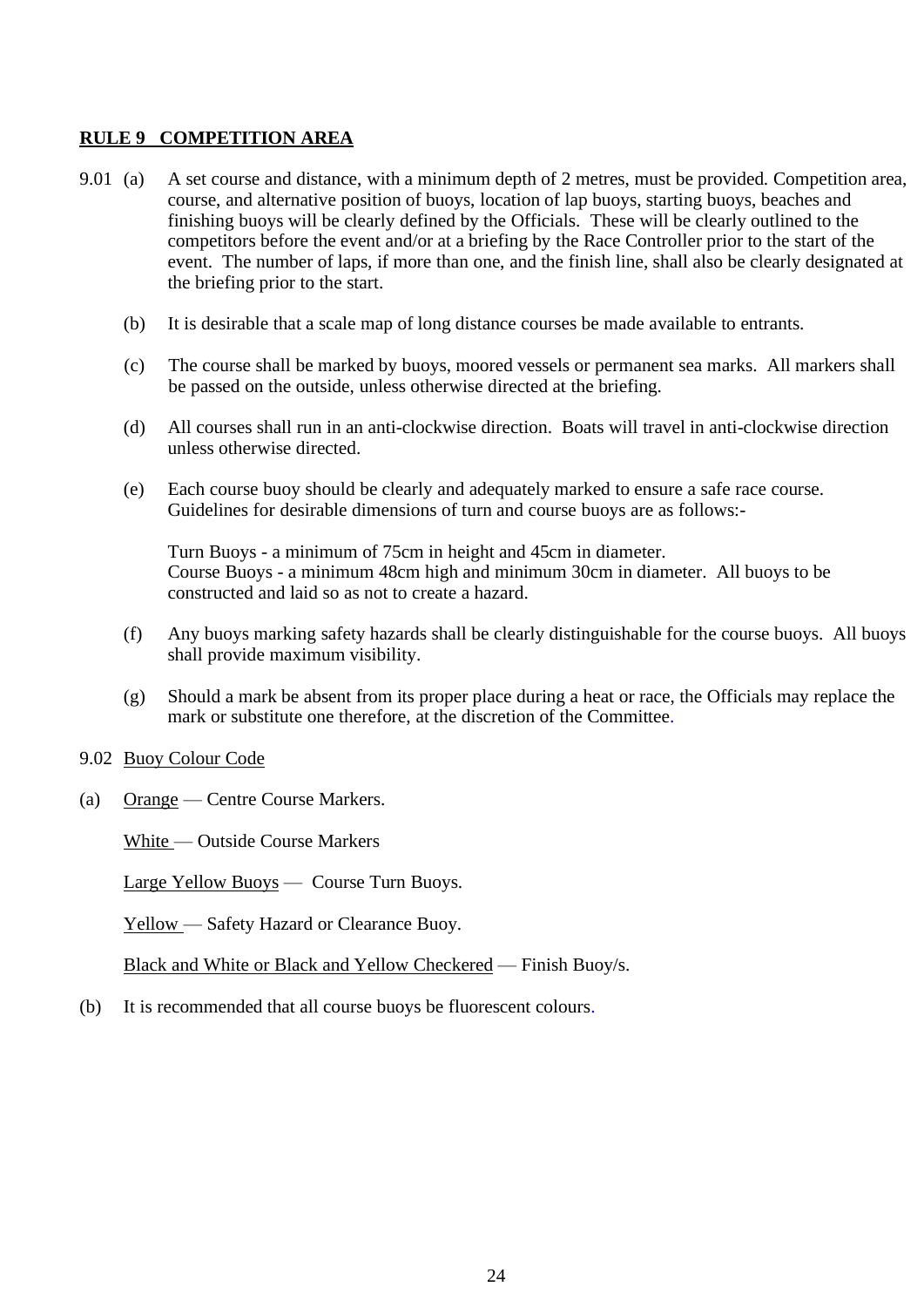## **RULE 10 CONDUCT IN COMPETITION AREA**

10.01(a) All competitors must be conversant with the official Club Rules.

- (b) Boats and skiers must proceed around the course as indicated at the briefing and must pass on the correct side of all course marker buoys. Failure to comply with these regulations, or any of the Club Racing Rules may result in disqualification, except in the case of rules where a lesser penalty is indicated, but a boat shall not be disqualified if wrongly compelled to do so by another boat, or where the majority of the event Judges are satisfied that a rule has been breached for safety reasons ONLY and that the team breaching the rule has gained no advantage. (Cross-reference Rules 4.05(n) and 10.26)
- 10.02 (a) All possible safety precautions to be taken.

(b) No competitor shall be allowed to compete or to continue to compete if, in the opinion of the Safety Officer and two-thirds of the event Judges, by continuing to compete would be a danger to that competitor or other competitors in the event. During the competition, the Safety Officer may, at any time, request the Chief Judge to halt the event for a poll of the Judges in regard to the competitor's actions or condition. Whenever practical, the advice of a doctor should be obtained.

(c)Any participant hospitalised or sustaining any injury during the racing season, which in the opinion of any or all of the following Officials, the Safety Officer, the Chief Judge or the Racing Committee, could have an effect on the competitor or others safety, must, if requested to do so by any or all of the above, present a Doctor's release, in writing, to that Official/s prior to continuing to race for that or the following season.

- (d) Where a medical certificate is required to allow a participant to compete following an injury or illness, the medical certificate is to clearly state that the participant is fit to resume racing at speed. Failure to produce a medical certificate clearly stating this will result in the participant not be allowed to compete.
- (e) All boat crew members must wear spectacles if eyesight requires spectacles under normal circumstances.
- 10.03All participants must sign a release at each meet absolving the Club and the organising Race Committee of liability.
- 10.04In the event of a boat crew member being in difficulties and requiring immediate medical assistance, a team member (one only) shall stand on deck and wave a fluorescent orange flag. Should assistance not be in the immediate vicinity, a team member should ignite a distress flare to attract attention upon the course. (Where Local Governing Authority prohibits flares, one crew member should stand on the deck and wave a safety flag, V sheet or life jacket until attention is attracted).
- 10.05In case of breakdown or equipment failure outside assistance is permissible, providing that no infringement or hazard is created to any other competitor.
- 10.06Skiers may get into stationary boat during event in case of distress, boat breakdown, refitting of skis, with no penalty.
- 10.07Any time a boat is under power or testing, outside the pit area on race day, all occupants will wear full race gear. When a boat is on the plane idling back upon completion of an event no race helmets need to be worn (gear) remove is required to be worn.
- 10.08Skiers are strictly prohibited from fastening their tow line or the handle of the tow line to their body in any way whatsoever.
- 10.09The skier must always have at least one hand on his tow line.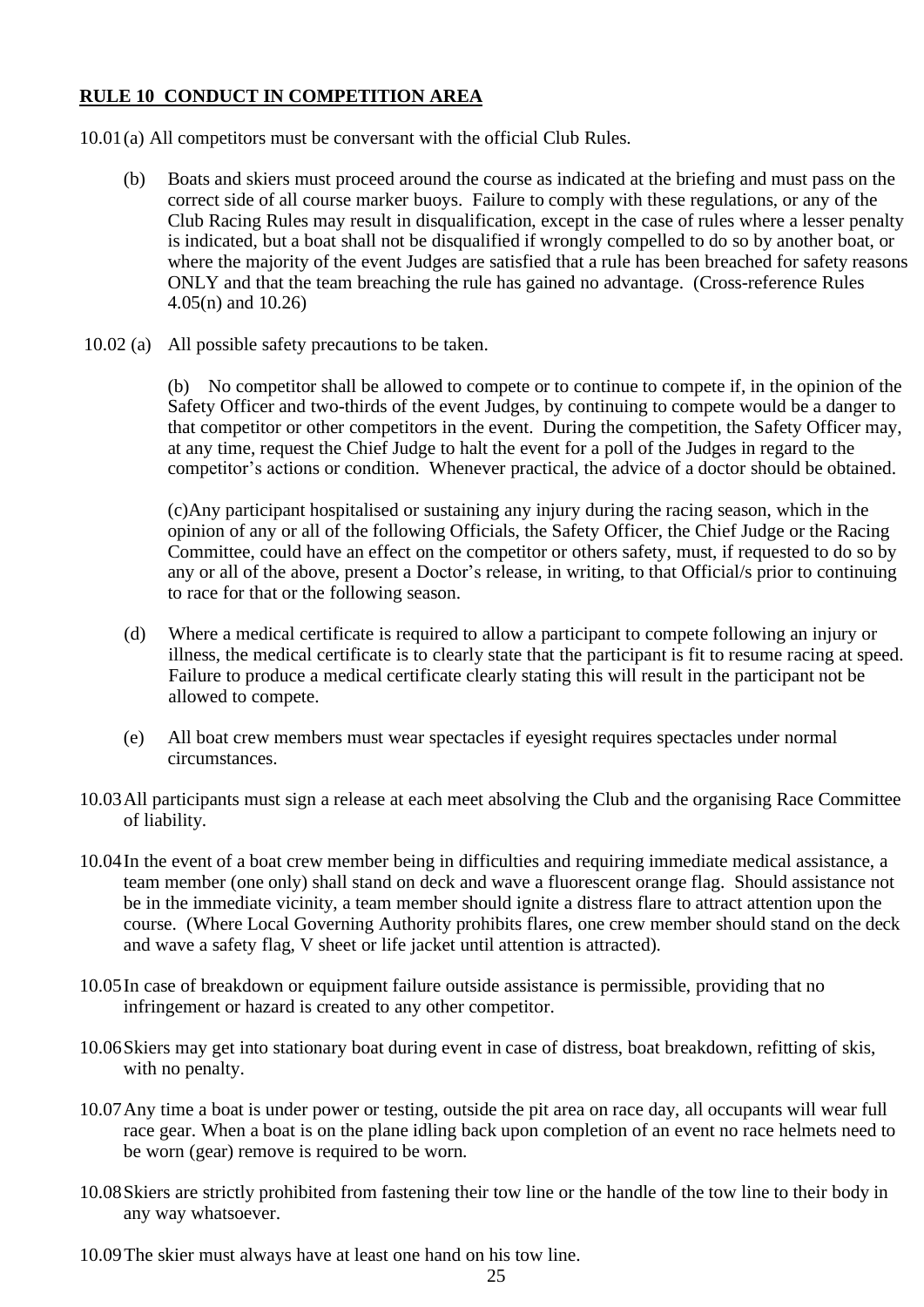## 10.10Entries

- (a) Entries for events will only be accepted on the prescribed Official Entry Form and is to be lodged as advertised. The entries must be signed by **ALL** members of the team. The entry is to be lodged with the Secretary.
- (b) The Race Committee reserves the right to refuse any entry.
- (c) Notification of withdrawal of an entry must be within one hour before official draw to be eligible for refund.

## 10.11Order of Contestants

Before the start of each event, the entry list shall be closed and the order of contestants shall be made by random draw and contestants notified. No change in this order is permitted except for withdrawals. As each event starts, the order shall be announced and thereafter any contestants who fail to be in starting order and in condition to compete, shall not be allowed to start. However, for an acceptable reason they are unable to start after word "Go" they may leave as soon as possible whilst still retaining original start time.

## 10.12Official Start Method

- (a) Official Start Method will be determined by the Race Committee methods selected, these will take into consideration safety factors in relation to location, beach and tide conditions on the day of the event. Methods considered will be:-
	- 1. Grid start with separate timing for each group.
- (b) Starter An Official with reasonable experience of water ski racing. Will be appointed and briefed by the Chief Judge in consultation with the Race Controller.
- 10.13Grid Start Similar to mass start, but each group must move to the start line within the time nominated at the briefing.
- 10.14Simultaneous Mass Starts All contestants start on the same grid or line.

## 10.16Briefing

- (a) The organisers must hold a pre-race briefing during which fullest possible details must be given concerning navigation, course and safety of the competition, including the dropping off area at the conclusion of the race or issue a detailed briefing sheet.
- (b) Boat drivers and observers must attend compulsory briefings or will not be allowed to start.

## 10.17Start

- (a) The Start will be signaled by the lowering of the National Flag. Skiers MUST NOT be in a skiing position until the Start is signaled.
- (b) Boats MUST NOT be over the Start Line prior to the lowering of the National Flag.
- (c) In the case of a fall in the start area the boat must idle and turn slowly and return to the skier for a pick up. Wide fast turns may result in disqualification.
- (d) Safety flag not required in marked Start Area.
- (e) In the event of a race having to be stopped, only boats which took their grid positions for the event will be allowed to restart.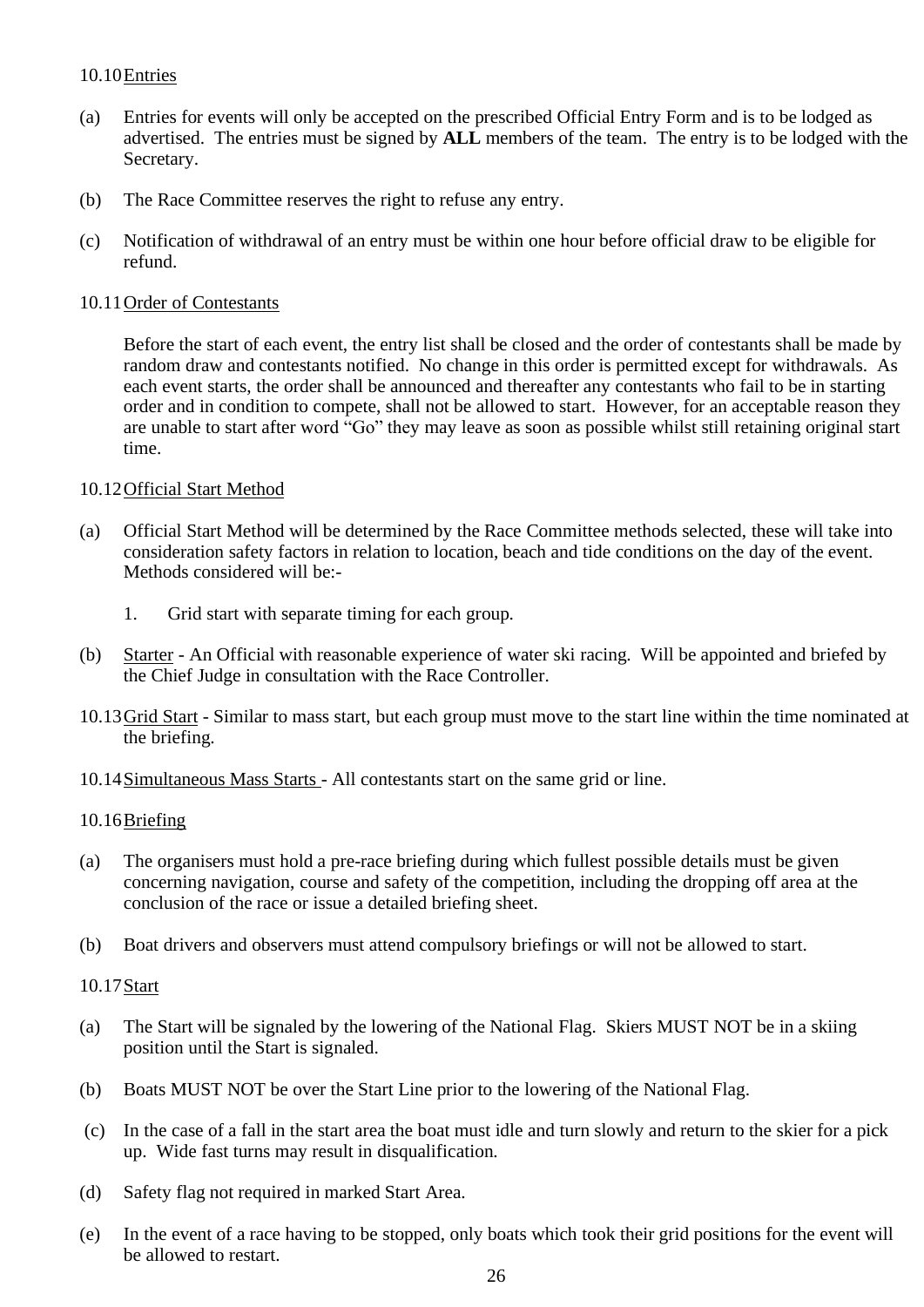10.18Tow lines must be fed from the boat at the start of an event.

- 10.19(a) Boats may whip a skier or skiers out during the start, however, excessive swerving greater than 45 degrees from the mean course direction shall incur a penalty if impeding other competitors.
	- (b) Boats must not whip a skier out during mass type starts or lane racing.
	- (c) If a successful start is not made following two attempts to start, the competitor must either withdraw from the event or move well away from the start area.
- 10.20No lifting boats at start of event.
- 10.21(a) The driver must keep his attention ahead of the boat at all times.
	- (b) Boat drivers must look ahead at start of race observer to watch skier/s take off, however, driver may glance back.
- 10.22(a) Occupants of boat must remain in cockpit at all times, i.e. observer's feet to remain on floor of boat whilst putting weight on foredeck.
	- (b) In tunnel or tunnel deck hulls, observer's feet must not go past the driver's seat on take off and must remain in observer's cockpit.
	- (c) Observers must keep the skier under observation at all time during his participation in the event.
	- (d) Observers will remain in their seats at all times whilst pulling a skier after reaching a plane.

## 10.23Skiing Position/ A Fall

- (a) A Skiing Position is defined as the skier's weight is wholly supported by the ski or skis and he has possession of the tow rope.
- (b) A Fall is defined as accomplished at the time when a skier loses possession of his ski, the tow line, or is not maintaining a skiing position, that is, the skier's weight is wholly supported by the ski or skis and he has possession of the tow rope.
- (c) In the case of a fall of a skier/s, the driver must immediately slow the boat and the observer must raise the safety flag.
- (d) When picking up a fallen skier, you must slow down, yield right of way to oncoming boats, then turn either direction, whichever is safer and come back along their line. Ski line must be kept as parallel to the course as possible.
- (e) A fallen skier is allowed to make physical contact with the boat and crew to enable the replacement of equipment. At all times whilst such action is being carried out, the motor of the tow boat will be dead or in neutral, i.e. propeller not rotating. The safety flag must remain visible until the boat is under way and the skier/s is in proper skiing position.
- (f) A driver or observer shall acknowledge the safety flag or a downed skier by putting his hand up. Failure to do so may result in a penalty.
- (g) Competitors are required to fill out a Falls Report and, where applicable, a Falls and an Accident Report at all events.

## 10.24Passing in a Distance Race

(a) Passing shall be either side unless specifically stated otherwise at briefing.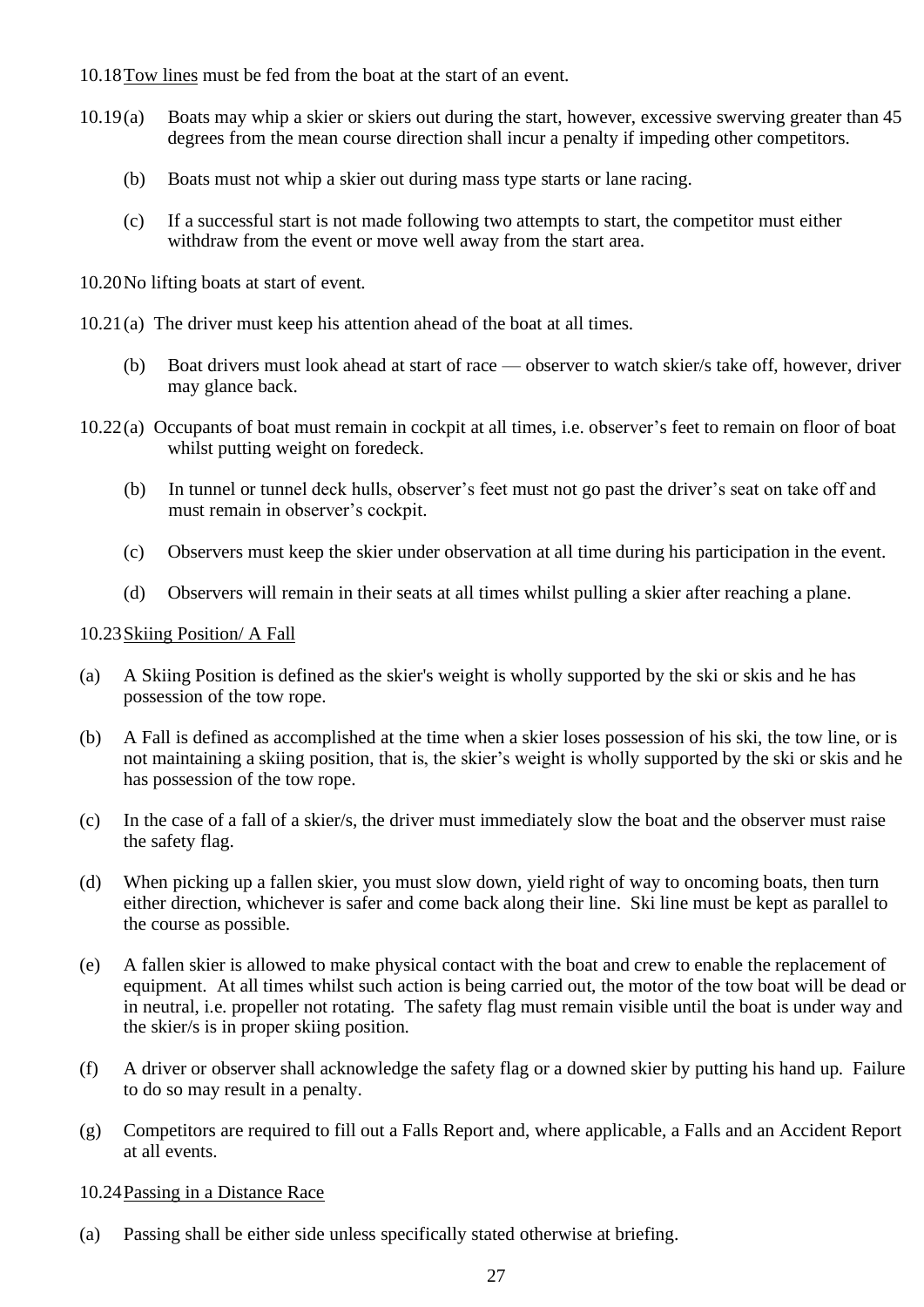- (b) A boat or team shall not force a passage between other team/s or a team and course or hazard buoy.
- (c) It is obligatory that all turns shall be marked by buoys, moored vessels or permanent sea marks. All markers shall be passed on the outside. No changing of lanes is permitted from within 100 metres of the turn buoy or mark, this distance to be clearly shown by a 100 metre buoy or marker, until the skier rounds the buoy and attains a straight line on the natural course. Minimum distance of 5 metres between competing boats after the start.

If the outside boat believes the inside boat has turned in an unnecessarily large arc causing the outside boat loss of time or putting that boat in danger (river bank etc.), the outside boat may report to the Chief Judge bad or dangerous driving or bad sportsmanship.

- (d) When taking a turn, the boats on the outside must leave room for teams on the inside.
- (e) An overtaking boat must not cut in until the skier is 100 metres ahead of the boat being overtaken.

## 10.25Passing Applicable to All Events Unless Noted Otherwise

- (a) Skiers must ski to the outside of each turn, course or hazard buoy.
- (b) A fallen skier may be passed on whichever side is deemed to be the safest. The passing driver or observer shall acknowledge sight of a fallen skier by raising a hand.
- (c) For a single skier race, the skier must remain in the wake of the towing boat for the entire race.
- (d) When more than one skier is being towed in a race, skiers must ski in the wash or if this is impracticable within one metre of the wash at all times. Two skiers may not ski on the same side of the boat outside the wash. No two skiers shall ski further than six metres apart.
- (e) Boats or skiers who follow directly in the wash of a previous boat and skier closer than 100m. will be disqualified.
- 10.26Any boat not completing course i.e. missed turn buoy, will not be given a finishing time. Any boat that misses a course buoy/s will be given a penalty relative to the infringement. However, should a missed buoy/s be recovered before the completion of the same lap, course will be deemed as completed. Missed safety buoys must **NOT** be recovered. (Cross-reference Rule 10.01(b))
- 10.27Skiers in speed events must complete the course on the same number of skis they start with, however, damaged or lost equipment during the race may be replaced.

## 10.28Finish

- (a) The finish of the ski race shall be determined by the skier.
- (b) Skiers must be in skiing position when crossing the finishing line or as long as a skier is attempting to regain a skiing position and in the process crosses the finish line and eventually attains skiing position within a reasonable distance.
- 10.29(a) The drop-off area for a ski race will be determined by the Officials prior to the event and announced at driver's meeting. Skiers must hang onto handles and must drop off in the areas indicated.
- (b) Both instances of finishing either with or without checkered flag is not being used to denote the finish of the race, any boat completing more than the prescribed number of laps shall be issued a Warning. Should incident re-occur after warning loss of race points will apply.